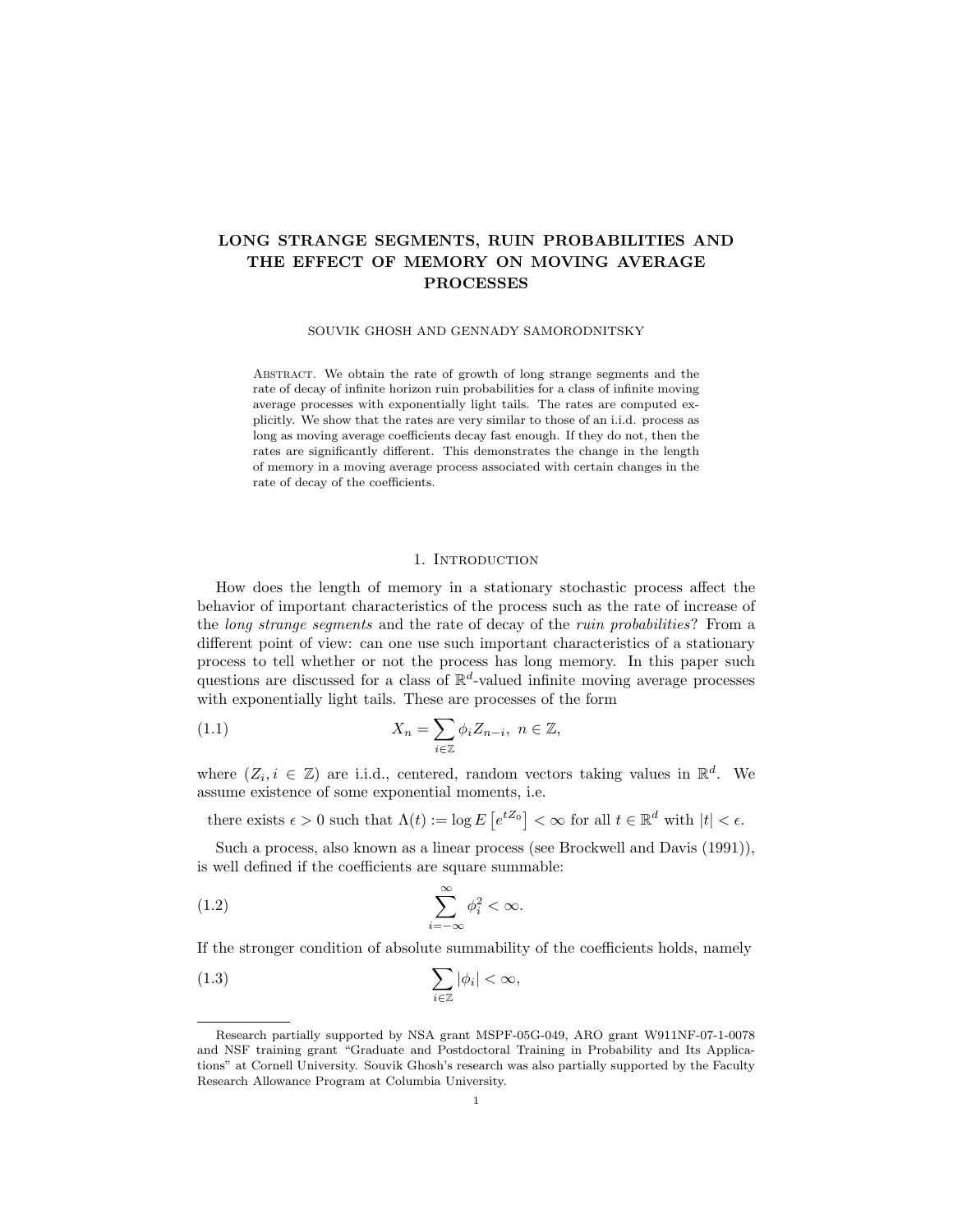then it is often said that the process has short memory. This is mainly because the covariances of the process are summable in this case, and a process with absolutely summable covariances is often considered to have short memory, see e.g. Samorodnitsky (2006). What about other characteristics of a process, that are often more informative than covariances?

In a recent article Ghosh and Samorodnitsky (2009) gave a complete picture of functional large, moderate and huge deviations for the moving average process and discussed the effect of memory on them. In this paper we follow up by obtaining the rate of growth of long strange segments and the rate of decay of the ruin probabilities for the moving average processes. We consider two cases: one where the coefficients of the process are absolutely summable, i.e.  $(1.3)$  holds, and the other when  $(1.3)$ fails and the coefficients are balanced regularly varying. We show that the rates are significantly different in these two cases. We view these results as showing the effect of memory as well as indicating that the processes with absolutely summable coefficients can be legitimately called short memory processes, while the alternative family of processes can be legitimately viewed as a family of long memory processes.

We now define precisely that characteristics of a process that we will study in this paper. Suppose that  $(X_n, n \in \mathbb{Z})$  is a zero mean  $\mathbb{R}^d$ -valued, stationary and ergodic stochastic process. Given any measurable set  $A \subset \mathbb{R}^d$ , the lengths of the long strange segments are random variables, defined as

$$
R_n(A) := \sup \left\{ j - i : 0 \le i < j \le n, \frac{S_j - S_i}{j - i} \in A \right\},\
$$

where  $S_k = X_1 + \cdots + X_k$  are the partial sums. That is,  $R_n(A)$  is the maximum length of a segment from the first  $n$  observations whose average is in  $A$ . To understand the justification for the name long strange segments, consider any set A bounded away from the origin (that is  $0 \notin \overline{A}$ , where  $\overline{A}$  is the closure of A.) Since the process is ergodic, we would not expect the average value of the process over a long time segment to be in A, and it is strange if that happens. If we use the process to model a system, then the long strange segments are the time intervals where the system runs at a different "rate" than anticipated, and it is of obvious interest to know how long such strange intervals could be.

The easiest way to see the connection between the long strange segments and large deviations is by defining

$$
T_n(A) := \inf \left\{ l : \text{ there exists } k, 0 \le k \le l - n, \frac{S_l - S_k}{l - k} \in A \right\};
$$

 $T_n(A)$  is the minimum number of observations required to have a segment of length at least  $n$ , whose average is in the set  $A$ . It is elementary to check that there is a duality relation between the rate of growth of  $T_n$  and the rate of growth of  $R_n$ . Furthermore, for any sequence  $(X_n)$  of random vectors,

(1.4) 
$$
-\limsup_{n\to\infty}\frac{1}{n}\log P[S_n/n \in A] \le \liminf_{n\to\infty}\frac{1}{n}\log T_n(A), \text{ P-a.s.}
$$

and, if  $(X_n)$  are i.i.d., then also

(1.5) 
$$
-\liminf_{n \to \infty} \frac{1}{n} \log P[S_n/n \in A] \ge \limsup_{n \to \infty} \frac{1}{n} \log T_n(A), \text{ P-a.s.};
$$

see e.g. Theorem 3.2.1 in Dembo and Zeitouni (1998). In Section 2 we exploit the connection between a general version of long strange segments and large deviations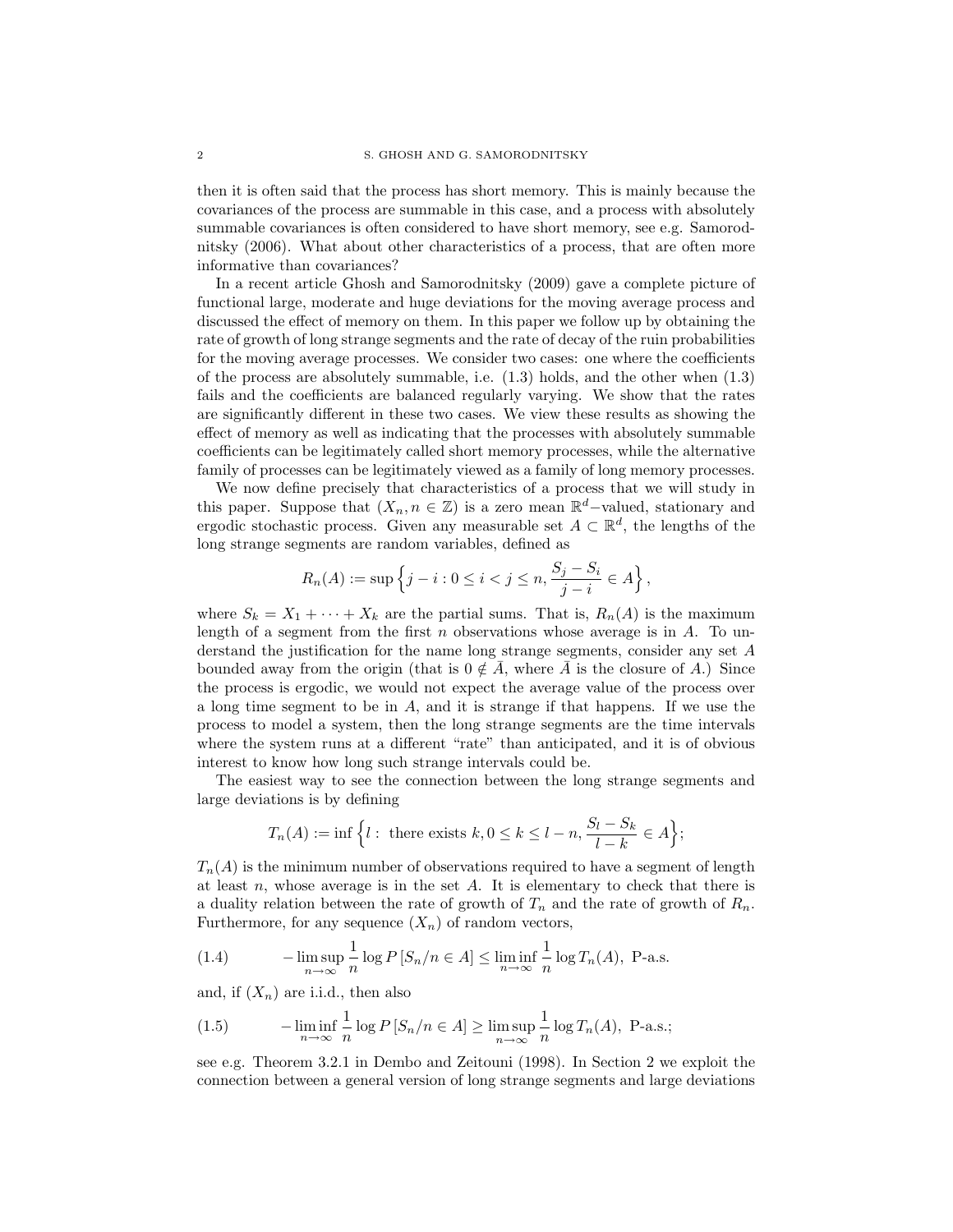to establish the rate of growth of the long strange segments for the two classes of moving average processes we are considering. We will observe a marked change (or a phase transition) in the rate of growth when switching from one family of moving averages to the other.

The relations of the form  $(1.4)$  and  $(1.5)$  are referred to as the Erdös-Rényi law; Erdös and Rényi (1970) proved asymptotics for longest head runs in i.i.d. coin tosses. See Gordon et al. (1986), Arratia et al. (1990), Novak (1992), Gantert (1998) and Vaggelatou (2003) and the references therein for versions on this result under various Markov chain settings.

We mention at this point that a different case of this problem was considered in Mansfield et al. (2001) and Rachev and Samorodnitsky (2001), where the assumption of certain finite exponential moments was replaced by the assumption of balanced regular varying tails with exponent  $-\beta < -1$ . These papers consider linear processes as in  $(1.1)$  in dimension  $d = 1$ . In particular, Mansfield et al.  $(2001)$ showed that if (1.3) holds, then for any  $y > 0$  and  $x > 0$ 

(1.6) 
$$
P\big(a_n^{-1}R_n((y,\infty))\leq x\big)\to \exp(-C_sy^{-\beta}x^{-\beta})
$$

where  $(a_n)$  is a sequence that does not depend on the moving average coefficients, and it is regular varying at infinity with index  $\beta^{-1}$  (see Resnick (1987) or Bingham et al. (1987) for details on regular variation). On the other hand,  $C_s > 0$  is a constant, which may depend on the moving average coefficients. This rate of growth  $a_n$  of the long strange segments is the same as in the i.i.d. case, that results when choosing  $\phi_0 = 1$  and  $\phi_i = 0$  for all  $i \neq 0$ . In the subsequent paper Rachev and Samorodnitsky (2001) considered the case when (1.3) fails to hold, but the coefficients  $(\phi_i)$  are balanced regular varying at infinity with exponent  $-\alpha$ , satisfying  $\max\left\{\frac{1}{\beta},\frac{1}{2}\right\} < \alpha \leq 1$ . This means that there is a nonnegative function  $\psi$  with

(1.7) 
$$
\psi \in RV_{-\alpha}
$$
, such that  $\frac{\phi_n}{\psi(n)} \to p$ ,  $\frac{\phi_{-n}}{\psi(n)} \to 1 - p$ , as  $n \to \infty$ 

for some  $0 \le p \le 1$ . Under this assumption, for any  $y > 0$  and  $x > 0$ ,

(1.8) 
$$
P(b_n^{-1}R_n((y,\infty)) \leq x) \to \exp(C_l y^{-\beta} x^{-\beta \alpha}),
$$

for some sequence  $(b_n) \in RV_{(\alpha\beta)^{-1}}$ . Therefore, the long strange segments now grow at the higher rate  $(b_n)$ . This phase transition be taken as the evidence of long range dependence in the moving average process under the regular variation (1.7) of the coefficients. A similar phenomenon can be observed in Section 2 of the present paper.

The second topic that we consider in this article is that of the *ruin probabilities*. If  $(Y_n)$  is an  $\mathbb{R}^d$ -valued stochastic process, and A a measurable set in  $\mathbb{R}^d$ , an infinite horizon ruin probability is a probability of the type

(1.9) 
$$
\rho(u; A) = \rho(u) = P[Y_n \in uA, \text{ for some } n \ge 1].
$$

The name "ruin probability" derives from the one-dimensional case with  $A =$  $(1, \infty)$ : if we interpret  $Y_n$  as the total losses incurred by a company until time  $n$ , and  $u$  is the initial capital of the firm, then the event in  $(1.9)$  is the event that the company eventually goes bankrupt. Probabilities of the type are of interest in queuing theory as well; see e.g. Asmussen (2003).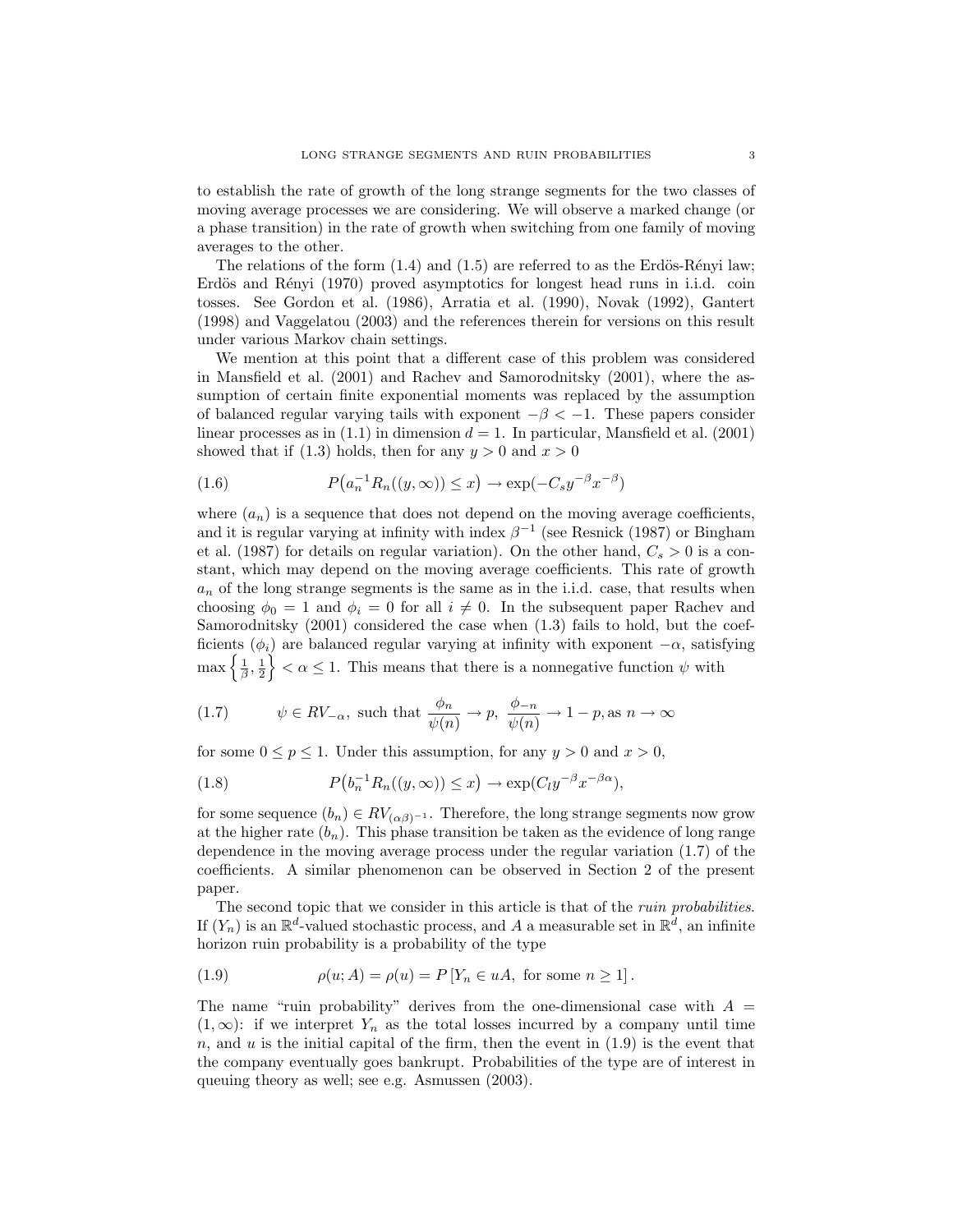In the context of moving average processes, we will define

(1.10) 
$$
Y_n = \sum_{i=1}^n X_i - a_n \mu,
$$

for some  $\mu \in \mathbb{R}^d$ , a sequence  $(a_n)$  increasing to  $\infty$ , with  $(X_n)$  the infinite moving average process (1.1). The classical Cramér-Lundberg Theory (see e.g. Section XIII.5 in Asmussen (2003)) says that, in dimension  $d = 1$ , if  $(X_n)$  are i.i.d., and  $(a_n)$  is a linear sequence then (under an additional condition) there exist positive constants  $c$  and  $\theta$  such that

(1.11) 
$$
\rho(u) \sim ce^{-\theta u} \quad \text{as } u \to \infty.
$$

This result was later extended by Gerber (1982) to the situation where  $(X_n)$  and  $ARMA(p, q)$  process satisfying certain assumptions, including that of bounded innovations, and Promislow (1991) has a further extension to certain infinite moving average processes while removing the assumption of the boundedness of the innovations. In all these cases (1.3), which we regard as a short memory case is assumed to hold (in fact, much stronger assumptions are needed).

A weaker version of the estimate (1.11) is the logarithmic scale estimate

(1.12) 
$$
\lim_{u \to \infty} \frac{1}{u} \log \rho(u) = -\theta.
$$

Such results were derived in Nyrhinen (1994, 1995) in a fairly great generality in the one dimensional case. When specified to the moving average case, in order to give a non-trivial limit, these results require, once again, absolute summability of the coefficients.

There have been other recent studies of ruin probabilities for certain stationary increment processes with long memory. The papers Hüsler and Piterbarg (2004) and Hüsler and Piterbarg (2008) analyzed the (continuous time) ruin where the increment process was a version of the fractional Gaussian noise. Further, Barbe and McCormick (2008) also obtained a logarithmic form of ruin asymptotics, as in (1.12), under the assumption that the increment process is the classical Fractional ARIMA process or belongs to a class of related processes.

In this paper we solve the logarithmic scale ruin problem (1.12) when the increment process  $(X_n)$  in (1.10) is the infinite moving average process. We present a fairly complete picture. Namely, we prove results both in the short memory case (when (1.3) holds), and in the long memory case, under the assumption of balanced regularly varying coefficients. We allow a very broad class of drift sequences  $(a_n)$ . Ruin probabilities are also related to large deviations, but not as directly as the long strange segments. We use a combination of multiple techniques, but the large deviation principle for the moving average process proved in Ghosh and Samorodnitsky (2009) still plays an important role. The techniques we use here can modified for more other, and more general, classes of stationary processes but we do not make any such attempt in this paper. We present the results and their proofs in Section 3 and in the process we clearly demonstrate the effect of memory in the process  $(X_n)$  on the rate of the decay of the ruin probability  $\rho(u)$ . The Appendix contains a multivariate extension of the estimates in Nyrhinen (1994) that are not restricted to moving average processes.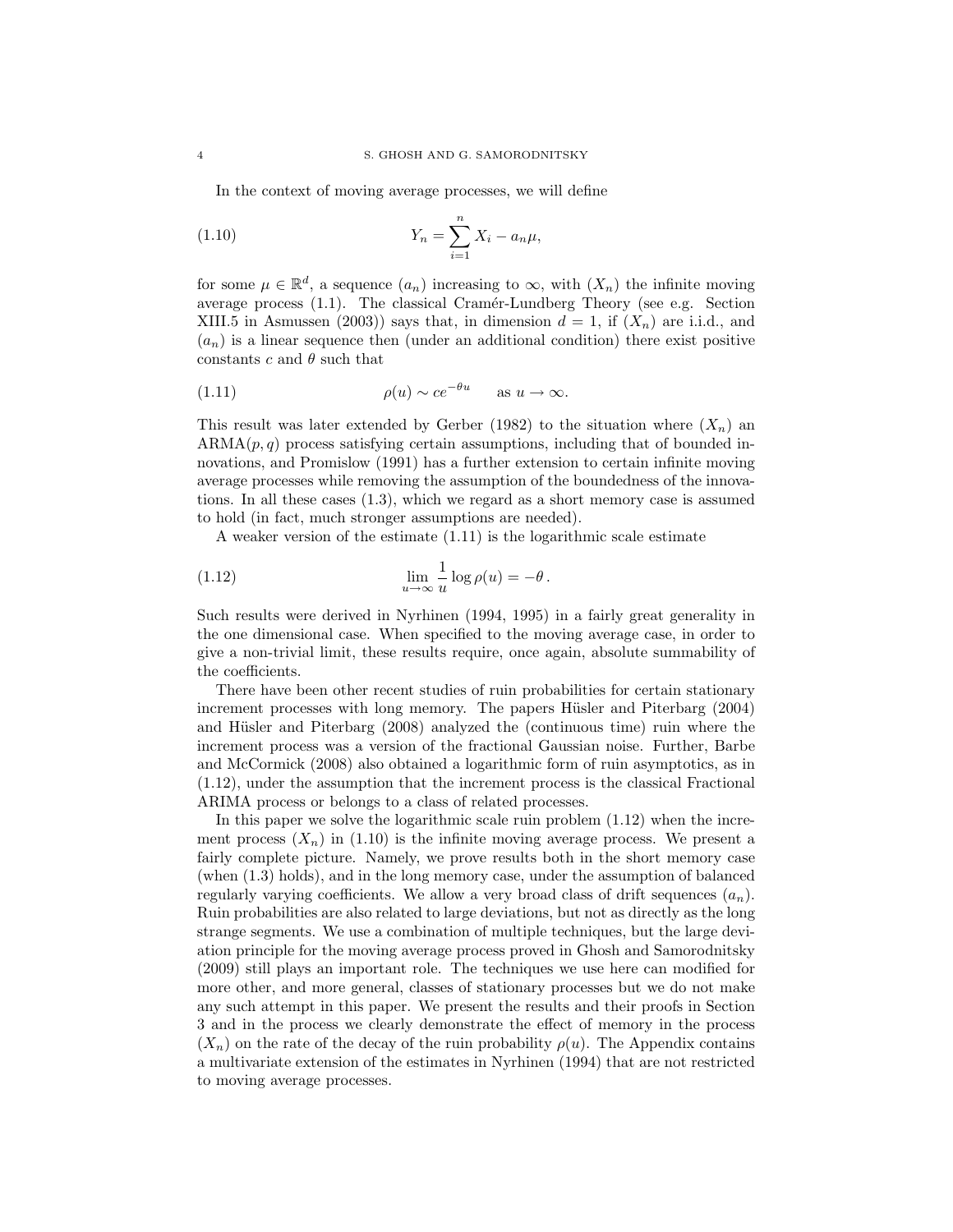#### 2. Long Strange Segments

Let  $(X_n, n \in \mathbb{Z})$  be a  $\mathbb{R}^d$ -valued, centered stationary infinite moving average process (1.1) defined on a probability space  $(\Omega, \mathcal{F}, P)$ , and let  $(S_n)$  be its partial sum process. In this section we discuss the rate of growth of a general version of the length of the long strange segments, which we define as follows. For a sequence  $\underline{a} = (a_n)$  increasing to infinity and a measurable set  $A \subset \mathbb{R}^d$ , we define

(2.1) 
$$
R_m(A; \underline{a}) := \sup \left\{ n : \frac{S_l - S_{l-n}}{a_n} \in A \text{ for some } l = n, \dots, m \right\}
$$

and the "dual characteristic"

(2.2) 
$$
T_r(A; \underline{a}) := \inf \left\{ l : \text{there exists } k, 0 \le k \le l - r, \frac{S_l - S_k}{a_{l-k}} \in A \right\}.
$$

Notice that  ${R_m(A; a) \geq r}$  if and only if  ${T_r(A; a) \leq m}$ . We will often refer to  $R_m(A; \underline{a})$  as  $R_m$  and to  $T_r(A; \underline{a})$  as  $T_r$ , as long as the set A and the sequence  $(a_n)$ under consideration are obvious.

The assumptions and results below use the following notion of balanced regular variation on  $\mathbb{R}^d$ .

A function  $f : \mathbb{R}^d \to \mathbb{R}$  is said to be *balanced regular varying* with exponent  $\beta > 0$ , if there exists a non-negative bounded function  $\zeta_f$  defined on the unit sphere on  $\mathbb{R}^d$  and a function  $\tau_f : (0, \infty) \to (0, \infty)$  satisfying

(2.3) 
$$
\lim_{t \to \infty} \frac{\tau_f(tx)}{\tau_f(t)} = x^{\beta}
$$

for all  $x > 0$  (i.e.  $\tau_f$  is regularly varying with exponent  $\beta$ ) and such that for any  $(\lambda_t) \subset \mathbb{R}^d$  with  $|\lambda_t| = 1$  for all t, converging to  $\lambda$ ,

(2.4) 
$$
\lim_{t \to \infty} \frac{f(t\lambda_t)}{\tau_f(t)} = \zeta_f(\lambda).
$$

The subscript f will typically be omitted if doing so is unlikely to cause confusion.

Next, we state the specific assumptions on the moving average process, the normalizing sequence  $(a_n)$  in (2.1) and (2.2), the resulting large deviations rate sequence  $(b_n)$ , and the noise variables. We will consider two different situations, corresponding to what we view as a short memory moving average, when the coefficients in (1.1) decay fast, and a long memory moving average, when the coefficients in (1.1) decay slowly. The Assumptions 2.1 and 2.2 below correspond, roughly, to Assumptions 2.1 and 2.3 in Ghosh and Samorodnitsky (2009), respectively.

We start with the assumption describing the short memory case. Throughout this paper we use  $\Lambda(\cdot)$  to denote the log-moment generating function of the i.i.d. innovations  $(Z_i)$ :

$$
\Lambda(t) := \log E\left[e^{tZ_0}\right],
$$

and by  $\mathcal{F}_{\Lambda} \subset \mathbb{R}^d$  we denote the set where  $\Lambda(\cdot)$  is finite:

$$
\mathcal{F}_{\Lambda} = \{ t : \Lambda(t) < \infty \}.
$$

Furthermore, for any set A,  $A^{\circ}$  and  $\overline{A}$  denote the interior and closure of A, respectively.

Assumption 2.1. All the scenarios below assume that

(2.5) 
$$
\sum_{i\in\mathbb{Z}}|\phi_i| < \infty \text{ and } \sum_{i\in\mathbb{Z}}\phi_i = 1.
$$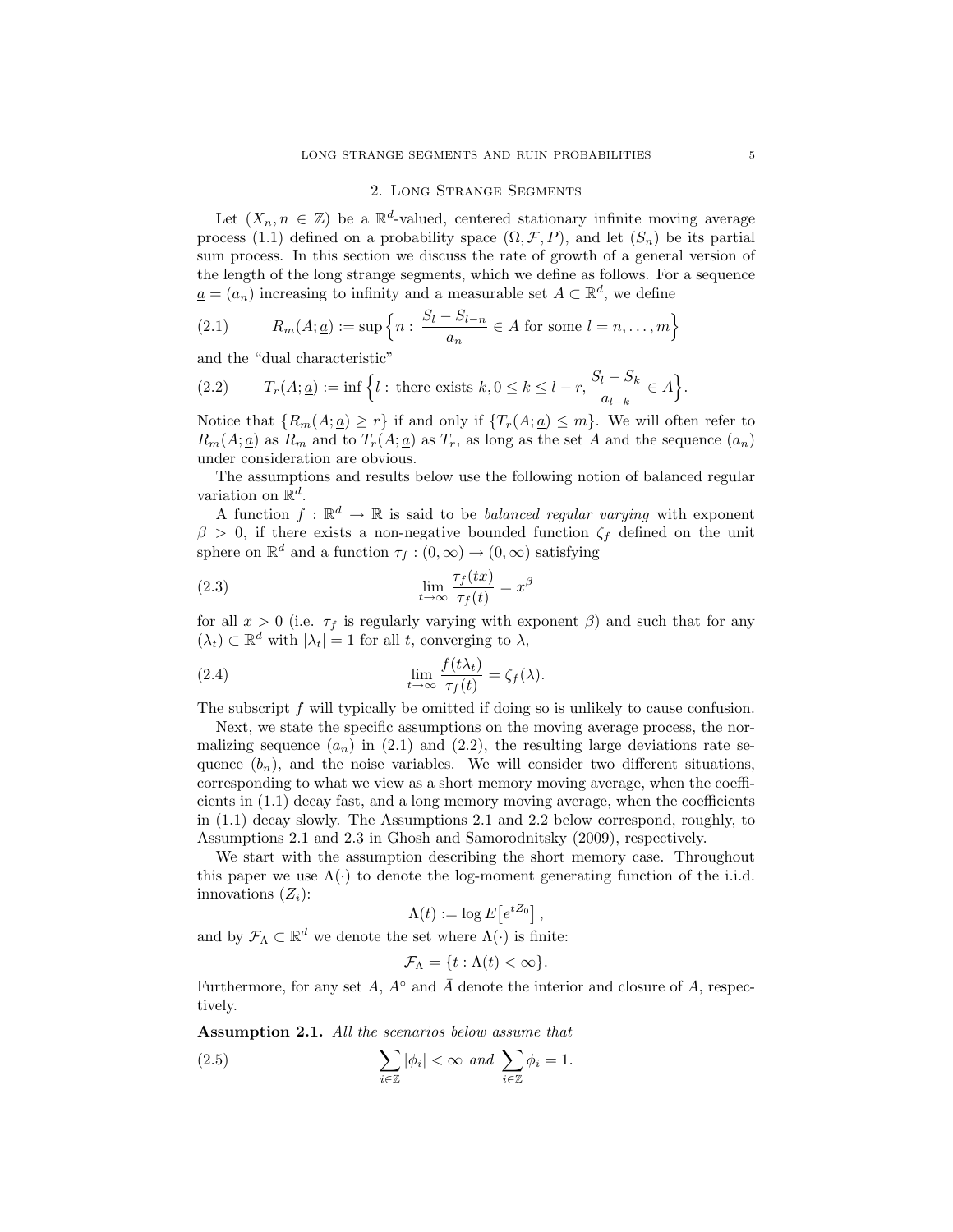- S1.  $a_n = n, 0 \in \mathcal{F}_{\Lambda}^{\circ}$  and  $b_n = n$ .
- S2.  $a_n = n, \mathcal{F}_\Lambda = \mathbb{R}^d$  and  $b_n = n$ .
- S3.  $a_n/\sqrt{n \log n} \to \infty$ ,  $a_n/n \to 0$ ,  $0 \in \mathcal{F}_{\Lambda}^{\circ}$  and  $(b_n)$  an increasing positive sequence such that  $b_n \sim a_n^2/n$  as  $n \to \infty$ .
- S4.  $a_n/n \to \infty$ ,  $\Lambda(\cdot)$  is balanced regular varying with exponent  $\beta > 1$  and  $(b_n)$  and increasing positive sequence such that  $b_n \sim n \tau(c_n)$ , where

$$
(2.6) \t\t\t c_n = \sup\{x : \tau(x)/x \le a_n/n\}.
$$

The next assumption describes the long memory case.

**Assumption 2.2.** All the scenarios assume that the coefficients  $(\phi_i)$  are balanced regular varying with exponent  $-\alpha$ ,  $1/2 < \alpha \leq 1$  and  $\sum_{n=1}^{\infty}$  $\sum_{i=-\infty} |\phi_i| = \infty$ . Specifically, we assume that (1.7) holds for  $\alpha$  in this range. Let  $\Psi_n := \sum_{1 \leq i \leq n} \psi(i)$ .

- R1.  $a_n = n\Psi_n, 0 \in \mathcal{F}_\Lambda^\circ$  and  $b_n = n$ .
- R2.  $a_n = n\Psi_n$ ,  $\mathcal{F}_{\Lambda} = \mathbb{R}^d$  and  $b_n = n$ .
- $R_1R_2$ .  $a_n = n \Psi_n$ ,  $\chi_\Lambda = \mathbb{R}^n$  and  $b_n = n$ .<br>  $R_3$ .  $a_n/(\sqrt{n \log n} \Psi_n) \to \infty$ ,  $a_n/(n \Psi_n) \to 0, 0 \in \mathcal{F}_\Lambda^{\circ}$  and  $(b_n)$  is an increasing positive sequence such that  $b_n \sim a_n^2/(n\Psi_n^2)$  as  $n \to \infty$ .
- R4.  $a_n/(n\Psi_n) \to \infty$ ,  $\Lambda(\cdot)$  is balanced regular varying with exponent  $\beta > 1$  and  $(b_n)$ is an increasing positive sequence such that  $b_n \sim n\tau(\Psi_n c_n)$ , where

$$
(2.7) \t\t\t c_n = \sup\{x : \tau(\Psi_n x)/x \le a_n/n\}.
$$

Let  $\mu_n(\cdot) \equiv \mu_n(\cdot; \underline{a})$  denote the law of  $a_n^{-1}S_n$ . We quote the "marginal version" of the functional results in Ghosh and Samorodnitsky (2009); in certain cases these have been known even earlier. The sequence  $(\mu_n)$  satisfies the large deviation principle on  $\mathbb{R}^d$ :

(2.8)

$$
-\inf_{x \in A^{\circ}} I_{l}(x) \le \liminf_{n \to \infty} \frac{1}{b_{n}} \log \mu_{n}(A; \underline{a}) \le \limsup_{n \to \infty} \frac{1}{b_{n}} \log \mu_{n}(A; \underline{a}) \le -\inf_{x \in \overline{A}} I_{u}(x)
$$

with a good lower function  $I_l$  and a good upper function  $I_u$  given by

 $I_l = \Lambda^*$ ,  $I_u = \Lambda^{\sharp}$  under the assumption  $S1$  $I_l = I_u = \Lambda^*$  under the assumption  $S2$  $I_l = I_u = (G_{\Sigma})^*$ under the assumption S3  $I_l = I_u = (\Lambda^h)^*$ (2.9)  $I_l = I_u = (\Lambda^n)^{\dagger}$  under the assumption S4  $I_l = (\Lambda_\alpha)^*, I_u = \Lambda_c^{\sharp}$ under the assumption  $R1$  $I_l = I_u = (\Lambda_\alpha)^*$ under the assumption R2  $I_l = I_u = ((G_{\Sigma})_{\alpha})^*$ under the assumption R3  $I_l = I_u = ((\Lambda^h)_{\alpha})^*$ under the assumption R4

Here, for a convex function  $f: \mathbb{R}^d \to (-\infty, \infty]$ , we denote by  $f^*$  its Legendre transform  $f^*(x) = \sup_{\lambda \in \mathbb{R}^d} {\lambda \cdot x - f(\lambda)}$ ,  $x \in \mathbb{R}^d$ . Further, under the assumption S1,  $\Lambda^{\sharp}(x) = \sup_{\lambda \in \Pi} {\{\lambda \cdot x - \Lambda(\lambda)\},\}$  with

(2.10) 
$$
\Pi = \left\{ \lambda \in \mathbb{R}^d : \text{ for some } N_{\lambda}, \sup_{n \ge N_{\lambda}, i \in \mathbb{Z}} \Lambda(\lambda \phi_{i,n}) < \infty \right\},
$$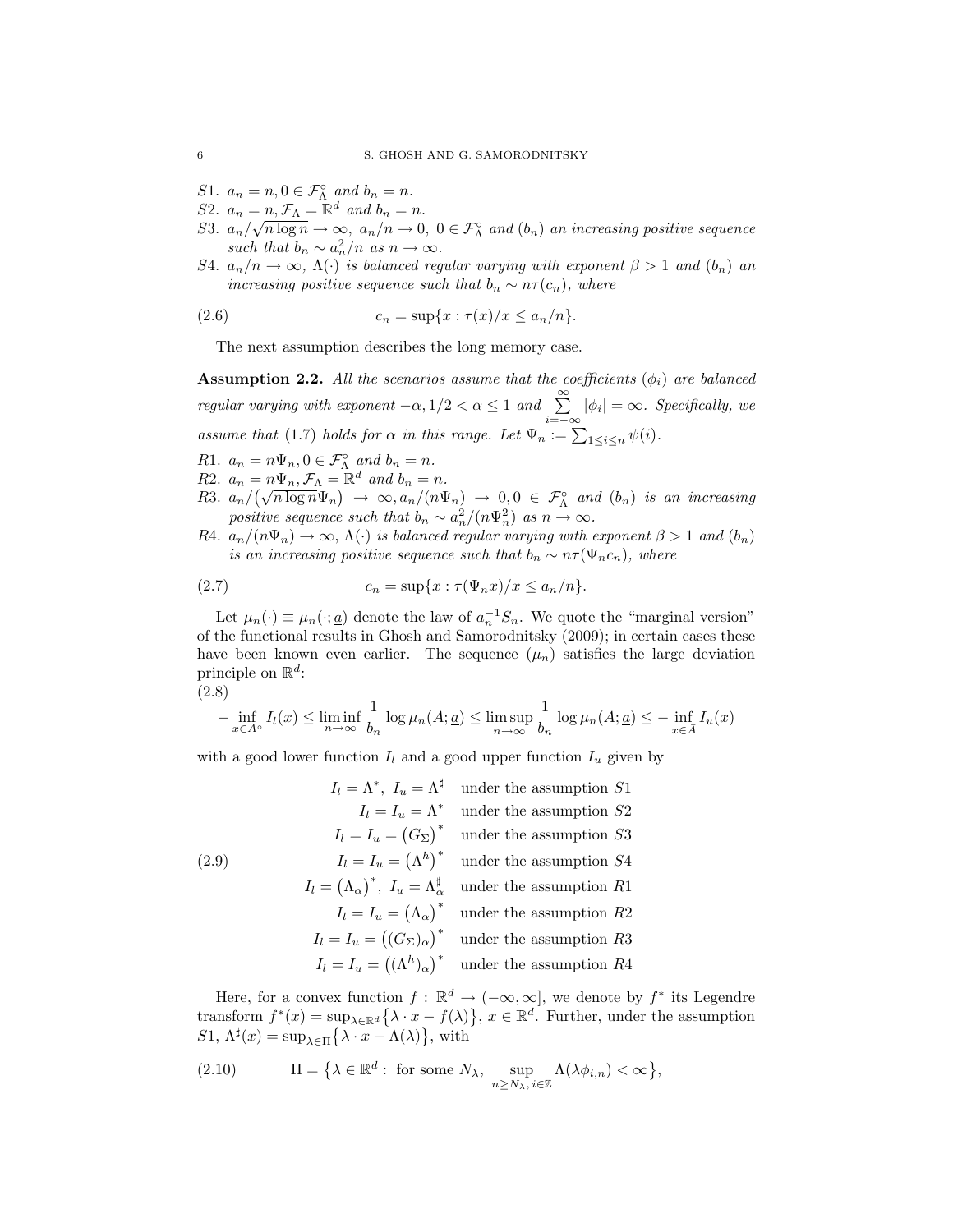where  $\phi_{i,n} = \phi_{i+1} + \cdots + \phi_{i+n}$ , is a partial sum of the moving average coefficients. Further, under the assumptions S3 and R3,  $G_{\Sigma}$  is the log-moment generating function of a zero mean Gaussian random vector in  $\mathbb{R}^d$  with the same variance-covariance matrix as that of  $Z_0$ . Next, under the assumptions  $S_4$  and  $R_4, \ \Lambda^h(\lambda) = \zeta_{\Lambda}(\lambda/\|\lambda\|) \|\lambda\|^{\beta}$ . Under the assumptions R1-R4, for a nonnegative measurable function f on  $\mathbb{R}^d$  we define

$$
(2.11) \qquad f_{\alpha}(\lambda) = \int_{-\infty}^{\infty} f\left(\lambda(1-\alpha)\int_{x}^{x+1} |y|^{-\alpha} \left(p\mathbf{1}(y\geq 0) + q\mathbf{1}(y<0)\right) dy\right) dx
$$

if  $1/2 < \alpha < 1$  and  $f_1 = f$ . Finally, under the assumption R1, we define  $\Lambda_{\alpha}^{\sharp}(x) =$  $\sup_{\lambda \in \Pi_{\alpha}} \{\lambda \cdot x - \Lambda_{\alpha}(\lambda)\},\$  with  $\Pi_{\alpha}$  given by

$$
(2.12) \quad \Pi_{\alpha} := \left\{ \lambda : (p \wedge q)\lambda \in \mathcal{F}_{\Lambda}^{\circ}, \text{ and for some } N_{\lambda}, \sup_{n \ge N_{\lambda}, i \in \mathbb{Z}} \Lambda\left(\frac{\lambda \phi_{i,n}}{\Psi_n}\right) < \infty \right\}
$$

for  $1/2 < \alpha < 1$ , while for  $\alpha = 1$ , we define

(2.13) 
$$
\Pi_1 := \left\{ \lambda : \lambda \in \mathcal{F}_\Lambda^{\circ}, \text{ and for some } N_\lambda, \sup_{n \ge N_\lambda, i \in \mathbb{Z}} \Lambda\left(\frac{\lambda \phi_{i,n}}{\Psi_n}\right) < \infty \right\}.
$$

We are now ready to state the main result of this section. The following theorem considers the various cases in Assumptions 2.1 and 2.2 and gives us the rate of growth of the lengths of the long strange segments in each of the cases. For a set A in  $\mathbb{R}^d$  and  $\eta > 0$  we denote

(2.14) 
$$
A(\eta) := \{x : d(x, A^c) > \eta\},\
$$

where  $d(x, A^c)$  is the distance from the point x to the complement  $A^c$ .

**Theorem 2.3.** If any one of S1-S4 or R1-R4 hold, then for any Borel set  $A \subset \mathbb{R}^d$ ,

(2.15) 
$$
I_* \leq \liminf_{r \to \infty} \frac{\log T_r(A; \underline{a})}{b_r} \leq \limsup_{r \to \infty} \frac{\log T_r(A; \underline{a})}{b_r} \leq I^*
$$

and

(2.16) 
$$
\frac{1}{I^*} \leq \liminf_{m \to \infty} \frac{b_{R_m}}{\log m} \leq \limsup_{m \to \infty} \frac{b_{R_m}}{\log m} \leq \frac{1}{I_*}
$$

with probability 1, where, under the assumptions  $S2, S3, S4, R2, R3$  and  $R4$ .

$$
I_* = \inf_{x \in \bar{A}} I_u(x) \quad and \quad I^* = \inf_{x \in A^\circ} I_l(x),
$$

with  $I_l$  and  $I_u$  as in (2.9). Under the assumption S1,  $I_*$  is defined in the same way, while  $I^*$  is defined now as follows. Let  $\lambda^* = \sup\{\lambda : \lambda \in \Pi\} > 0$ . Then

$$
I^* = \inf_{\eta \in \Theta} \inf_{x \in A(\eta)} I_l(x),
$$

where  $\Theta = {\eta > 0 : \eta > (\lambda^*)^{-1} \inf_{x \in A(\eta)} I_l(x)}$ . Finally, under the assumption R1,  $I_*$  is defined in the same way, and with  $\lambda_{\alpha}^* = \sup\{\lambda : \lambda \in \Pi_{\alpha}\} > 0$ , and  $\Theta_{\alpha} = {\eta > 0 : \eta > (\lambda_{\alpha}^{*})^{-1} \inf_{x \in A(\eta)} I_{l}(x)}$ , one sets

$$
I^* = \inf_{\eta \in \Theta_\alpha} \inf_{x \in A(\eta)} I_l(x).
$$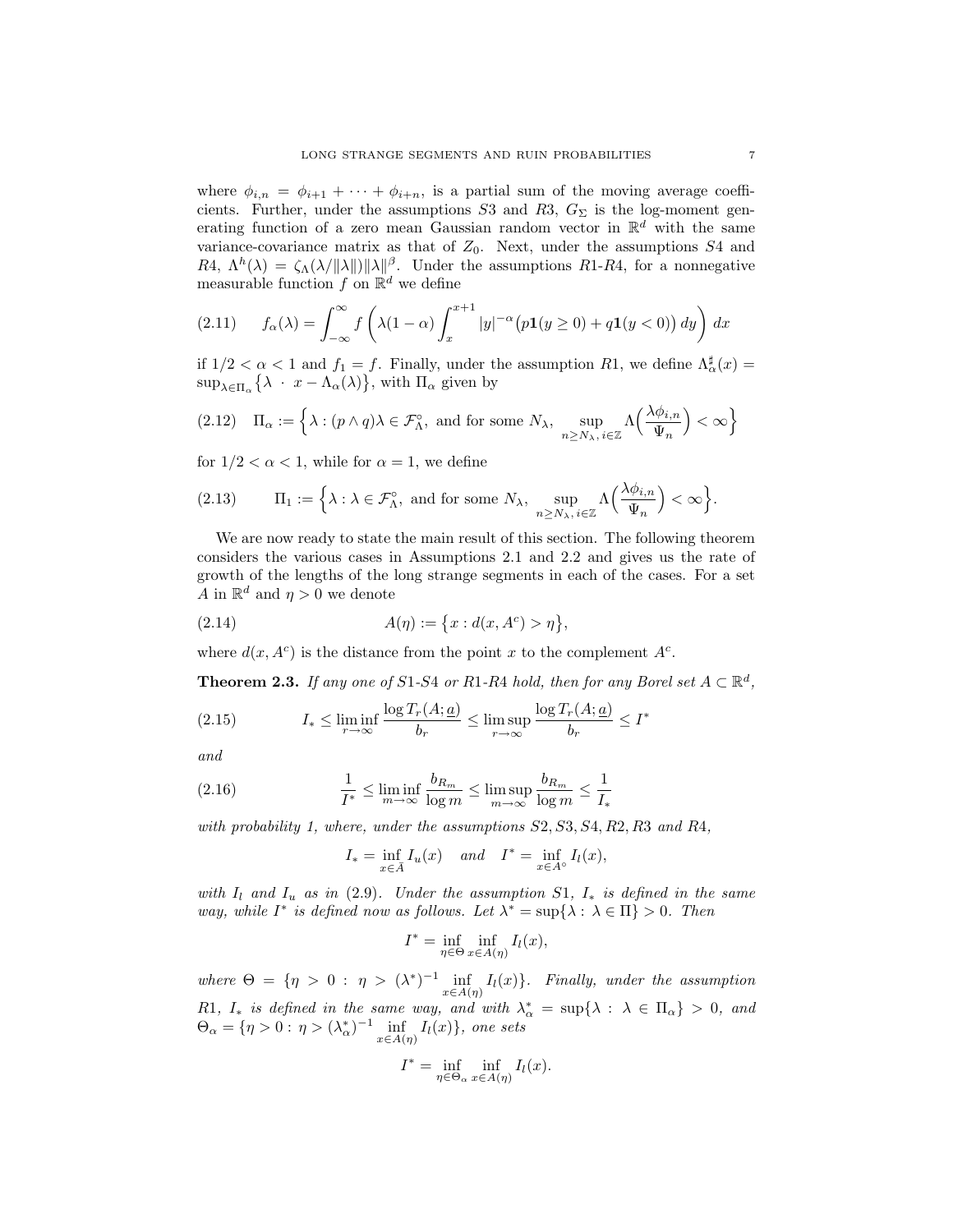**Remark 2.4.** In certain cases it turns out that  $I_* = I^*$  in Theorem 2.3, and then its conclusions may be strengthened. For example, under the assumptions S2, S3, S4, R2, R3 or R4, suppose that for some Borel set A,

$$
\inf_{x \in A^{\circ}} I_{l}(x) = \inf_{x \in \overline{A}} I_{u}(x) = I \text{ (say)}.
$$

Then, with probability 1,

$$
\lim_{r \to \infty} \frac{\log T_r}{b_r} = I
$$

and

(2.18) 
$$
\lim_{m \to \infty} \frac{b_{R_m}}{\log m} = \frac{1}{I}.
$$

Because of the large deviation principle for the sequence  $(\mu_n)$ , the sequence  $(b_n)$ is the "right" normalization to use in the Theorem 2.3. In particular, if, for instance, the set A is bounded away from the origin (which we recall to be the mean of the moving average process), then the quantity  $I_*$  is strictly positive. Under further additional assumptions on the set A the quantity  $I^*$  will be finite, and then  $(2.15)$ and (2.16) give us precise information on the order of magnitude of long strange segments.

Notice that under the "usual" normalization  $a_n = n$ , Theorem 2.3 says that  $R_m$  grows like log m in the short memory case (i.e. under the assumption S1); see also Theorem 3.2.1 in Dembo and Zeitouni (1998). On the other hand, in the long memory case, it is easy to see that the case  $a_n = n$  falls into the assumption R3, and then the length  $R_m$  of the long strange segments grows at the rate  $\Theta(\log m)$ , where  $\Theta$  is regularly varying at infinity with exponent  $1/(2\alpha - 1)$ . Therefore, long strange segments are much longer in the long memory case than in the short memory case. In fact, to get long strange segments with length of order  $\log m$  in the long memory case one needs to use a stronger normalization  $a_n = n\Psi_n$  (the assumptions  $R1$  and  $R2$ ). This phase transition property is directly inherited from the similar phenomenon for large deviations; see Ghosh and Samorodnitsky (2009).

To emphasize more generally the difference between the length of the long strange segments in the two cases we summarize in the table below the corresponding statements of Theorem 2.3 for  $(a_n)$  being a regularly varying sequence with exponent  $\omega \geq 1/2$  of regular variation. We will implicitly assume that the appropriate assumptions of the theorem hold in each case, and that the limits  $I_*$  and  $I^*$  are positive and finite. The general statement is that, with probability 1,  $R_m$  is of the order  $\Theta(\log m)$ , where  $\Theta$  is regularly varying at infinity with some exponent  $\theta$ . We describe  $\theta$  as a function of  $\omega$  in all cases. The value  $\theta = \infty$  corresponds to  $R_m$ growing faster than any power of  $\log m$ . In all cases the long strange segments are much longer in the long memory case than in the short memory case. Recall that  $-\alpha$  is the exponent of regular variation of the coefficients in Assumption 2.2, and  $β$  is the exponent of regular variation of  $Λ$  in assumptions  $S4$  and  $R4$ . Notice that the long range dependent case in the first row of the table does not correspond to any assumption we have made. The fact that  $\theta = \infty$  in this case follows as one of the extreme cases of the second row in the table.

*Proof of Theorem 2.3.* The duality relation  $\{R_m(A; \underline{a}) \geq r\} = \{T_r(A; \underline{a}) \leq m\}$  and monotonicity of the sequence  $(b_n)$  imply that the statements (2.15) and (2.16) are equivalent. We will, therefore, concentrate on proving (2.15). The proof of the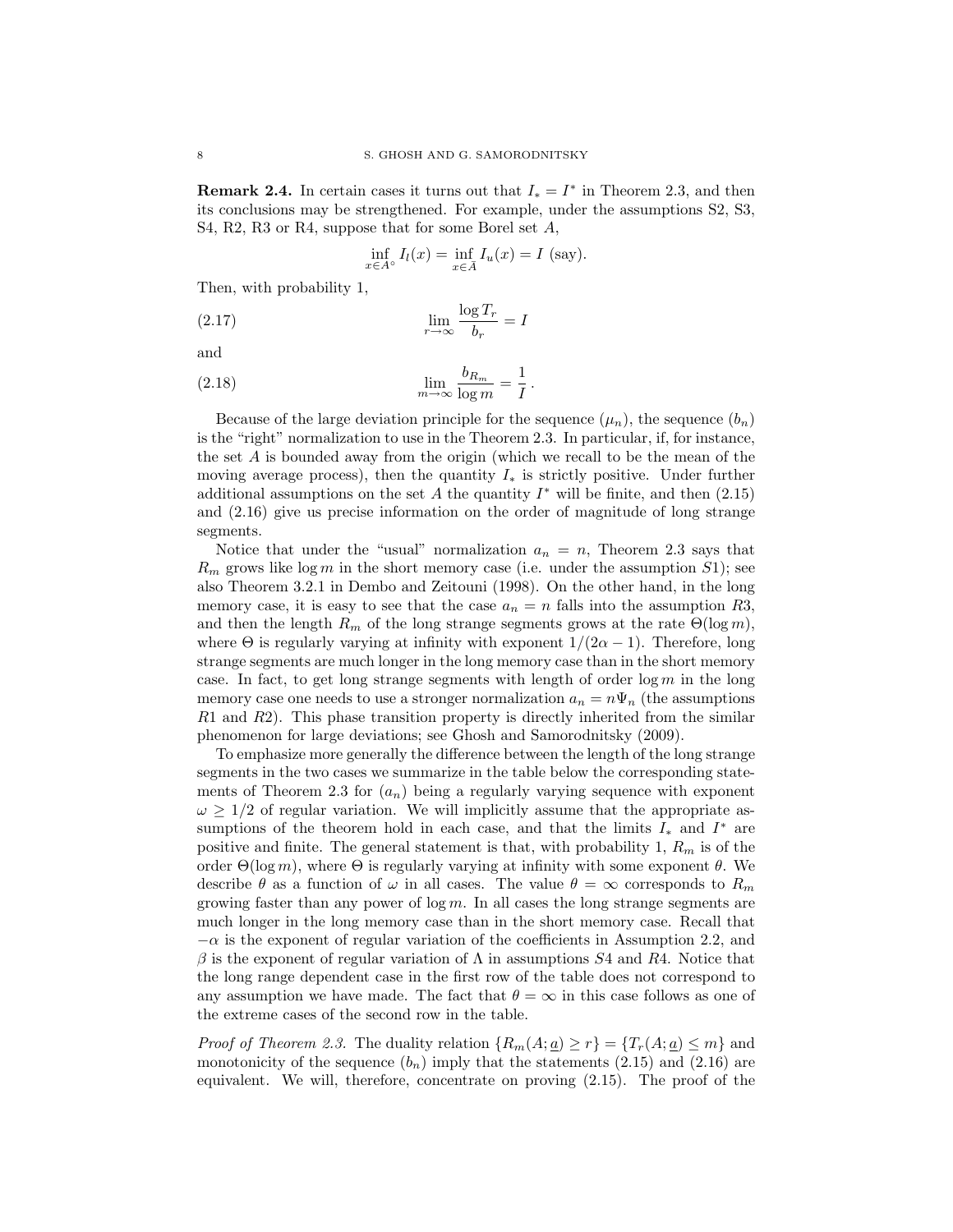Table 1. The effect of memory on the rate of growth of Long Strange Segments of a Moving Average Process

| Range of $\omega$                                     | Assumptions        | Short memory              | Long memory                    |
|-------------------------------------------------------|--------------------|---------------------------|--------------------------------|
| $\langle \omega \langle \frac{3}{2} - \alpha \rangle$ |                    | $=$ $\frac{1}{2\omega-1}$ | $\theta = \infty$              |
| $\frac{3}{2} - \alpha \leq \omega \leq 1$             | S1, S2, S3, R3     |                           | $=\frac{1}{2\omega+2\alpha-3}$ |
| $1 \leq \omega \leq 2-\alpha$                         | $S_4$ , R1, R2, R3 |                           | $\sqrt{2\omega+2\alpha-3}$     |
| $\omega > 2 - \alpha$                                 | S4. R4             |                           |                                |

lower bound is standard, and does not rely on the fact that the underlying process is a moving average; see Theorem 3.2.1 in Dembo and Zeitouni (1998). We include an argument for completeness. Note that for every  $r, m \geq 1$ 

$$
P\big(T_r(A; \underline{a}) \leq m\big) \leq m \sum_{n=r}^{\infty} \mu_n(A; \underline{a})\,.
$$

If  $I_* = 0$ , there is nothing to prove. Suppose that  $0 < I_* < \infty$ . Choose  $0 < \varepsilon < I_*$ . By the definition of  $I_*$  and the large deviation principle  $(2.8)$ , we know that there is  $c = c_{\varepsilon} \in (0, \infty)$  such that  $\mu_n(A; \underline{a}) \leq c e^{-b_n(I_*-\varepsilon/2)}$  for all  $n \geq 1$ . Choosing  $m = |e^{b_r(I_*-\varepsilon)}|$  gives us

$$
\sum_{r=1}^{\infty} P(T_r \le e^{b_r(I_*-\varepsilon)}) \le \sum_{r=1}^{\infty} e^{b_r(I_*-\varepsilon)} \sum_{n=r}^{\infty} c e^{-b_n(I_*-\varepsilon/2)}
$$

$$
\le c' \sum_{r=1}^{\infty} e^{-b_r \varepsilon/2} < \infty
$$

for some positive constant  $c'$  (depending on  $\varepsilon$ ). Using the first Borel-Cantelli lemma and letting  $\varepsilon \downarrow 0$  established the lower bound in (2.15). When  $I_* = \infty$ , we take any  $\varepsilon > 0$  and observe that by the definition of  $I_*$  there is  $c = c_{\varepsilon} \in (0, \infty)$  such that  $\mu_n(A; \underline{a}) \leq ce^{-2b_n/\varepsilon}$  for all  $n \geq 1$ . Choose now  $m = \lfloor e^{b_r/\varepsilon} \rfloor$  and proceed as above to conclude that

$$
\sum_{r=1}^{\infty} P(T_r \le e^{b_r/\varepsilon}) < \infty,
$$

after which one uses, once again, the first Borel-Cantelli lemma and lets  $\varepsilon \downarrow 0$  to obtain the lower bound in (2.15).

For the upper bound in (2.15), we only need to consider the case  $I^* < \infty$ . In that case the set A has nonempty interior. Define two new probability measures by

$$
\mu'_n(\cdot) := P\Big(\frac{1}{a_n} \sum_{|i| \le n^2} \phi_{i,n} Z_i \in \cdot\Big) \text{ and } \mu''_n(\cdot) := P\Big(\frac{1}{a_n} \sum_{|i| > n^2} \phi_{i,n} Z_i \in \cdot\Big),
$$

where, as before,  $\phi_{i,n} = \phi_{i+1} + \cdots + \phi_{i+n}$ .

For any sequence  $(k_n)$  of integers, with  $k_n/n \to \infty$ , and any  $\lambda > 0$  under the assumptions  $S_2$ ,  $S_3$ ,  $S_4$ ,  $R_2$ ,  $R_3$  and  $R_4$ , any  $\lambda \in \Pi$  under the assumption  $S_1$ , or any  $\lambda \in \Pi_{\alpha}$  under the assumption  $R1$ ,

(2.19) 
$$
\lim_{n \to \infty} \frac{1}{b_n} \sum_{i=-k_n}^{k_n} \Lambda\left(\frac{b_n}{a_n} \lambda \phi_{i,n}\right) = \lim_{n \to \infty} \frac{1}{b_n} \sum_{i=-\infty}^{\infty} \Lambda\left(\frac{b_n}{a_n} \lambda \phi_{i,n}\right);
$$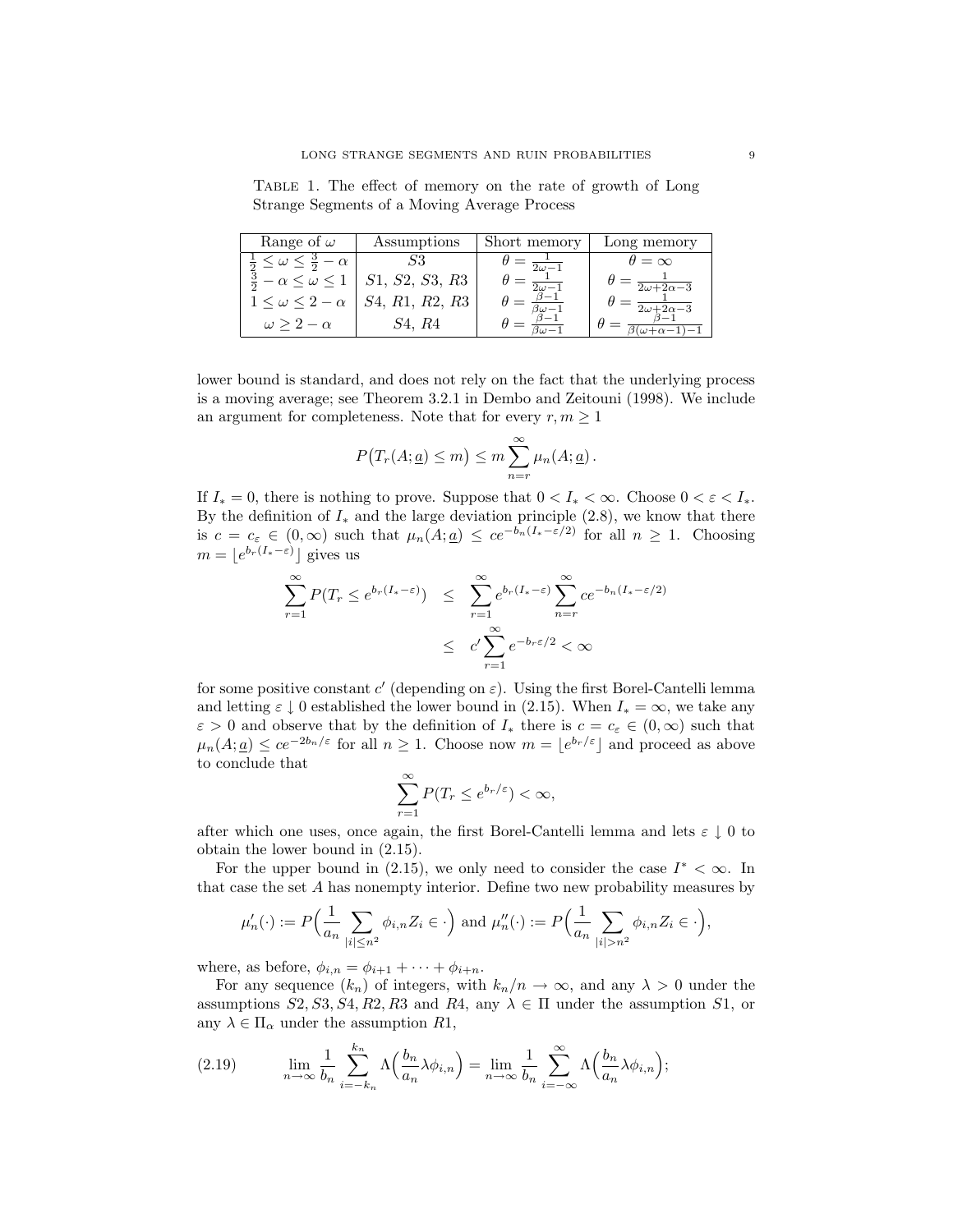see Remark 3.7 in Ghosh and Samorodnitsky (2009). This means that the sequence  $(\mu'_n)$  satisfies the LDP with speed  $b_n$  and same upper rate functions  $I_u$  given in (2.9) as the sequence  $(\mu_n)$ . The fact that the same is true for the lower rate functions in (2.9) follows from the argument in theorems 2.2 and 2.4 in Ghosh and Samorodnitsky (2009).

For fixed integers r, q, and  $l = 1, \ldots, \lfloor q/(2r^2 + 1) \rfloor$ , define

$$
B_l := \frac{1}{a_r} \sum_{i=1+(l-1)(2r^2+1)}^{r+(l-1)(2r^2+1)} X_i,
$$

and

$$
B'_l:=\frac{1}{a_r}\sum_{j=-r^2}^{r^2}\phi_{j,r}Z_{-j+(l-1)(2r^2+1)}.
$$

Since the  $B'_l$  are independent, for any  $r$  and  $q$  we have,

$$
P[T_r > q]
$$
  
\n
$$
\leq P\left[B_l \notin A, l = 1, ..., \left\lfloor \frac{q}{2r^2 + 1} \right\rfloor\right]
$$
  
\n
$$
\leq P\left[B'_l \notin A(\eta), l = 1, ..., \left\lfloor \frac{q}{2r^2 + 1} \right\rfloor\right] + \sum_{l=1}^{\lfloor q/(2r^2 + 1) \rfloor} P\left[|B_l - B'_l| > \eta\right]
$$
  
\n
$$
= \left(1 - \mu'_r(A(\eta))\right)^{\lfloor q/(2r^2 + 1) \rfloor} + \sum_{l=1}^{\lfloor q/(2r^2 + 1) \rfloor} P\left[|B_l - B'_l| > \eta\right]
$$
  
\n
$$
\leq \exp\left(-\frac{q}{2r^2 + 1}\mu'_r(A(\eta))\right) + \frac{q}{2r^2 + 1}\mu''_r(\lbrace x : |x| > \eta \rbrace).
$$

By the definition of  $I^*$  and the large deviation principle (2.8), for any  $\varepsilon > 0$  there is  $c = c_{\varepsilon} \in (0, \infty)$  such that for all  $\eta > 0$  small enough,  $\mu_n(A(\eta)) \geq ce^{-b_n(I^* + \varepsilon/2)}$  for all n large than some  $n_{\varepsilon}$ . Therefore, fixing  $\varepsilon > 0$  and using the bound above with  $q = e^{b_r(\tilde{I}^* + \varepsilon)}$ , we see that for some  $C = C_{\varepsilon} \in (0, \infty)$ , for all  $\eta > 0$  small enough,

$$
\sum_{r=1}^{\infty} \exp\left(-\frac{e^{b_r(I^*+\epsilon)}}{2r^2+1}\mu'_r(A(\eta))\right) \leq C \sum_{r=1}^{\infty} \exp\left(-c\frac{e^{b_r(I^*+\epsilon)}}{2r^2+1}e^{-b_r(I^*+\epsilon/2)}\right)
$$
\n
$$
= C \sum_{r=1}^{\infty} \exp\left(-c\frac{e^{b_r(\epsilon/2)}}{2r^2+1}\right) < \infty.
$$

Suppose first that we are under the assumptions S2, S3, S4, R2, R3 or R4. Fixing  $\varepsilon > 0$  and choosing  $\eta > 0$  small enough for the above to holds, we see that

$$
\limsup_{n \to \infty} \frac{1}{b_n} \log \mu_n''(\lbrace x : |x| > \eta \rbrace)
$$
\n
$$
\leq \limsup_{n \to \infty} \frac{1}{b_n} \log \left( e^{-b_n \lambda \eta} E\Big[\exp \Big\lbrace \lambda \frac{b_n}{a_n} \sum_{|i| > n^2} \phi_{i,n} Z_i \Big\rbrace \Big] \right)
$$
\n
$$
= -\lambda \eta + \limsup_{n \to \infty} \frac{1}{b_n} \sum_{|i| > n^2} \Lambda \Big(\frac{b_n}{a_n} \lambda \phi_{i,n}\Big) = -\lambda \eta,
$$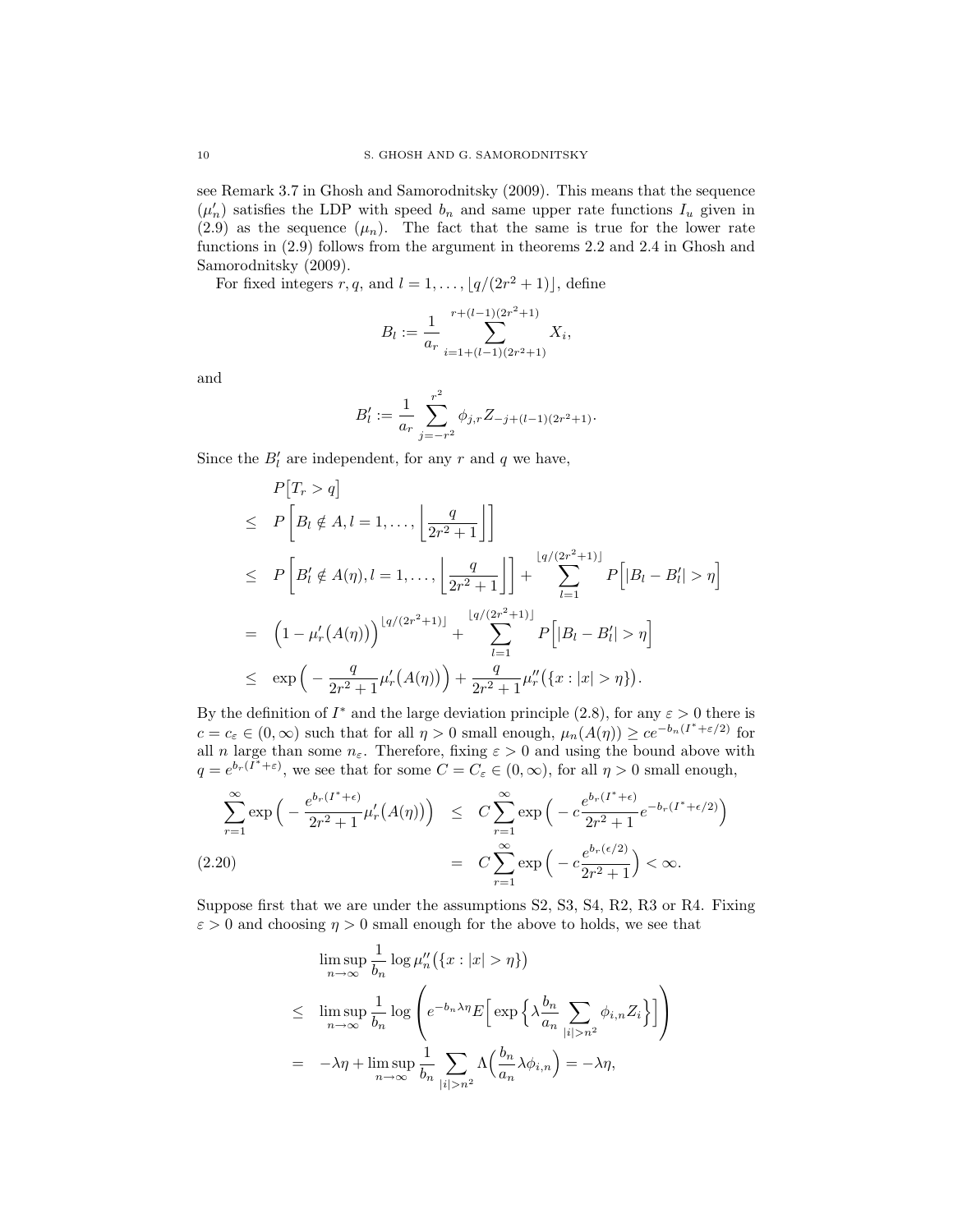with the last equality following from (2.19). Choosing now  $\lambda > (I^* + \epsilon)/\eta$  (which is possible under the current assumptions no matter how small  $\eta > 0$  is), we obtain

(2.21) 
$$
\sum_{r=1}^{\infty} \frac{e^{b_r(I^* + \epsilon)}}{2r^2 + 1} \mu_r''(\{x : |x| > \eta\}) < \infty.
$$

Combining (2.20) and (2.21) we have  $\sum_{r=1}^{\infty} P\left[T_r > e^{b_r(I^*+\epsilon)}\right] < \infty$ , so that using the first Borel-Cantelli lemma gives and letting  $\varepsilon \downarrow 0$  proves the upper bound in (2.15). The cases of the assumptions S1 and R1 are the same, except now  $\lambda$  cannot be taken to be arbitrarily large, which restricts the feasible values of  $\eta > 0$ . This completes the proof.

# 3. Ruin Probabilities

This section discusses the rate of decay ruin probability for a moving average process  $(X_n, n \in \mathbb{Z})$  in (1.1). We study the probability of ruin in infinite time, defined as

(3.1) 
$$
\rho(u; A; \underline{a}; \mu) = \rho(u) = P[Y_n \in uA \text{ for some } n \ge 1]
$$

where  $(Y_n)$  is given by (1.10) for some  $\mu \in \mathbb{R}^d$  and a sequence  $\underline{a} = (a_n)$  increasing to  $\infty$ , and  $A \subset \mathbb{R}^d$  is a Borel set. A related notion is the *time of ruin* defined by

$$
T(u) = \inf \{ n : Y_n \in uA \}.
$$

Clearly,  $\rho(u) = P[T(u) < \infty]$ . We will study the asymptotic behavior of  $\rho(u)$  as u increases to infinity.

Our main results are in the following theorems, roughly corresponding to assumptions 2.1 and 2.2 of the previous section. We start with the short memory regimes.

Theorem 3.1. If S1 holds, then

$$
-\inf_{t \in \mathcal{F}} r(t) \left[ t \nabla \Lambda(t) - \Lambda(t) \right] \le \liminf_{u \to \infty} \frac{1}{u} \log \rho(u)
$$
  

$$
\le \limsup_{u \to \infty} \frac{1}{u} \log \rho(u) \le -\sup_{t \in \mathcal{D}} \inf_{\gamma \in A} t_{\gamma},
$$

where

$$
\mathcal{D} = \Big\{ t \in \mathbb{R}^d : \inf_{\gamma \in A} t\gamma > 0, \sup_{n \ge 1} \Big[ \sum_{i \in \mathbb{Z}} \Lambda(t\phi_{i,n}) - nt\mu \Big] < \infty \Big\},\
$$
  

$$
\mathcal{F} = \Big\{ t \in \Pi^\circ : r \left( \nabla \Lambda(t) - \mu \right) \in A^\circ \text{ for some } \rho > 0 \Big\},\
$$

and  $r(t) = \inf\{r > 0 : r(\nabla \Lambda(t) - \mu) \in A^{\circ}\}.$ 

Remark 3.2. In certain cases Theorem 3.1 provides a precise and explicit statement. Suppose for simplicity that  $\Lambda(t) < \infty$  for all t, and that the random variable  $\mu Z$  is unbounded. Then there exists a unique  $w > 0$  such that

$$
\Lambda(w\mu) = w \|\mu\|^2
$$

.

Assume that  $r(\nabla \Lambda(w\mu) - \mu) \in A^{\circ}$  for some  $r > 0$ , and let

$$
\gamma_* = r(w\mu)\big(\nabla\Lambda(w\mu) - \mu\big) \in (A^\circ).
$$

Then the lower bound in Theorem 3.1 gives us

$$
\liminf_{u \to \infty} \frac{1}{u} \log \rho(u) \ge -w \gamma_* \mu.
$$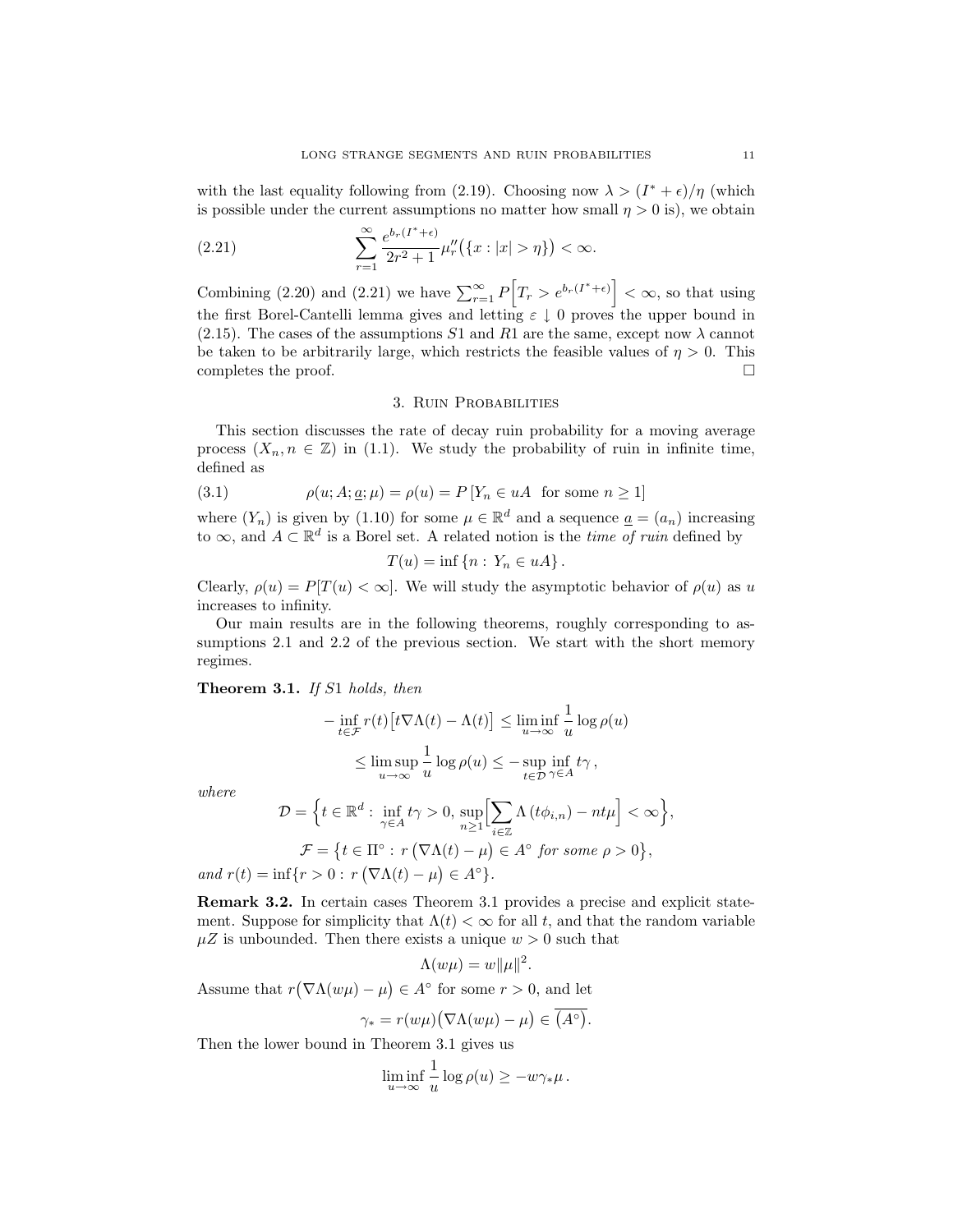If we assume, additionally, that inf<sub>γ∈A</sub>  $\mu$ γ > 0, then it follows that  $a\mu \in \mathcal{D}$  for any  $0 < a < w$ , and a further assumption  $\gamma_* \in \text{argmin}\{\mu \gamma : \gamma \in A\}$  will allow us to conclude from the upper bound Theorem 3.1 that

$$
\limsup_{u\to\infty}\frac{1}{u}\log\rho(u)\leq -w\gamma_*\mu\,.
$$

Therefore,

(3.2) 
$$
\lim_{u \to \infty} \frac{1}{u} \log \rho(u) = -w \gamma_* \mu.
$$

All of the assumptions are easily seen to be satisfied in the one-dimensional case with  $\mu > 0$  and  $A = (1, \infty)$ .

For the next two theorems we introduce the following condition on the set A.

**Condition 3.3.** We say that a set  $A \in \mathbb{R}^d$  satisfies Condition A if

- there is  $t \in \mathbb{R}^d$  such that  $t\mu > 0$  and  $\inf_{\gamma \in A} t\gamma > 0$ ;
- for any  $x \in A$  and  $\rho > 0$ ,  $x + \rho \mu \in A$  and  $(1 + \rho)x \in A$ .

**Theorem 3.4.** Suppose that the set A satisfies Condition  $A$  (Condition 3.3). If S3 holds, and  $(a_n) \in RV_\omega$  for some  $1/2 < \omega \leq 1$ , then

$$
-\inf_{c>0} \left[ c^{-(2w-1)/w} \inf_{\gamma \in A^{\circ}} \left( \frac{1}{2} (\mu + c\gamma)' \Sigma^{-1} (\mu + c\gamma) \right) \right] \le \liminf_{u \to \infty} \frac{1}{b_{a^-(u)}} \log \rho(u)
$$
  

$$
\le \limsup_{u \to \infty} \frac{1}{b_{a^-(u)}} \log \rho(u) \le -\inf_{c>0} \left[ c^{-(2w-1)/w} \inf_{\gamma \in A} \left( \frac{1}{2} (\mu + c\gamma)' \Sigma^{-1} (\mu + c\gamma) \right) \right],
$$

where the inverse of  $(a_n)$  is defined by  $a^-(u) = \inf\{n \geq 1 : a_n \geq u\}, u > 0$ .

Remark 3.5. Again, in certain cases the statement of Theorem 3.4 takes a very explicit form. Suppose, for example, that

(3.3) there is 
$$
\gamma_0 \in \overline{(A^{\circ})}
$$
 such that  
\n $\gamma' \Sigma^{-1} \gamma \ge \gamma_0' \Sigma^{-1} \gamma_0$  and  $\mu' \Sigma^{-1} (\gamma - \gamma_0) \ge 0$  for all  $\gamma \in A$ .

This would be, for instance, the situation in the one-dimensional case with  $\mu > 0$ and  $A = (1, \infty)$ . Under this assumption, for every  $c > 0$ ,

$$
\inf_{\gamma \in A} ((\mu + c\gamma)' \Sigma^{-1} (\mu + c\gamma)) = \inf_{\gamma \in A^{\circ}} ((\mu + c\gamma)' \Sigma^{-1} (\mu + c\gamma))
$$

$$
= ((\mu + c\gamma_0)' \Sigma^{-1} (\mu + c\gamma_0)),
$$

and so optimizing over  $c > 0$  we obtain

(3.4) 
$$
\lim_{u \to \infty} \frac{1}{b_{a^{-}(u)}} \log \rho(u) = -\frac{1}{2} c_0^{-(2w-1)/w} \left( (\mu + c_0 \gamma_0)' \Sigma^{-1} (\mu + c_0 \gamma_0) \right) ,
$$

where

$$
c_0 = \frac{\sqrt{(2w-1)\left[\left(\mu'\Sigma^{-1}\mu\right)\left(\gamma_0'\Sigma^{-1}\gamma_0\right) - \left(\mu'\Sigma^{-1}\gamma_0\right)^2\right] + w^2\left(\mu'\Sigma^{-1}\gamma_0\right)^2}}{\left(\gamma_0'\Sigma^{-1}\gamma_0\right)} - (1-w)\frac{\left(\mu'\Sigma^{-1}\gamma_0\right)}{\left(\gamma_0'\Sigma^{-1}\gamma_0\right)}.
$$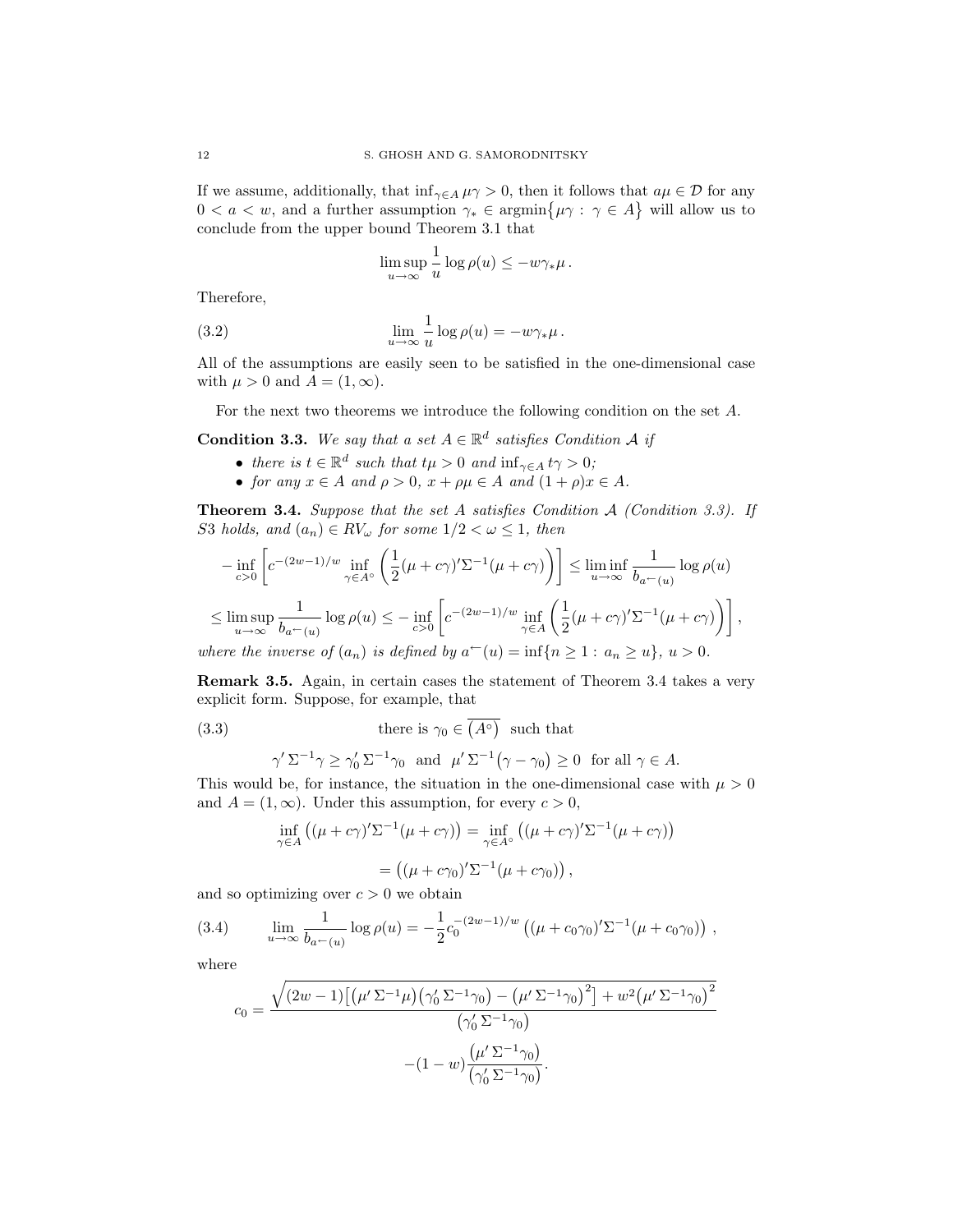**Theorem 3.6.** Suppose that the set A satisfies Condition  $A$  (Condition 3.3). If S4 holds, and  $(a_n) \in RV_\omega$  for some  $\omega \geq 1$ , then

$$
-\inf_{c>0} \left[ c^{-\nu/w} \inf_{\gamma \in A^{\circ}} (\Lambda^h)^*(\mu + c\gamma) \right] \le \liminf_{u \to \infty} \frac{1}{b_{a^-(u)}} \log \rho(u)
$$
  

$$
\le \limsup_{u \to \infty} \frac{1}{b_{a^-(u)}} \log \rho(u) \le \inf_{c>0} \left[ c^{-\nu/w} \inf_{\gamma \in \bar{A}} (\Lambda^h)^*(\mu + c\gamma) \right],
$$

where

$$
\nu = 1 + (\omega - 1) \frac{\beta}{\beta - 1} \, .
$$

Remark 3.7. Once again, in certain cases the statement of Theorem 3.6 takes a very explicit form. Let us suppose, for example, that

(3.5) there is 
$$
\gamma_0 \in \overline{(A^{\circ})}
$$
 such that

 $\|\gamma\| \ge \|\gamma_0\|$  and  $\mu'(\gamma - \gamma_0) \ge 0$  for all  $\gamma \in \overline{A}$ .

Suppose, further, that for some  $a > 0$  the function  $\Lambda$  satisfies

(3.6)  $\zeta_{\Lambda}(\lambda) = a$  for any unit vector  $\lambda$  such that

$$
\lambda \mu > 0
$$
 or  $\lambda \gamma > 0$  for some  $\gamma \in A$ .

Again, this would be the the situation in the one-dimensional case with  $\mu > 0$  and  $A = (1, \infty)$ . Under the assumption  $(3.6)$ ,

$$
(\Lambda^h)^*(\mu+c\gamma)=K_\beta\|\mu+c\gamma\|^{\beta/(\beta-1)}
$$

for any  $c > 0$  and  $\gamma \in \overline{A}$ , with

$$
K_{\beta} = (\beta - 1) \left( a \beta^{\beta} \right)^{1/(1-\beta)}.
$$

This, together with the assumption (3.5), implies that, for any  $c > 0$ ,

$$
\inf_{\gamma \in A^{\circ}} (\Lambda^h)^* (\mu + c\gamma) = \inf_{\gamma \in \bar{A}} (\Lambda^h)^* (\mu + c\gamma) = K_{\beta} ||\mu + c\gamma_0||^{\beta/(\beta - 1)}.
$$

Optimizing over  $c > 0$  we obtain

(3.7) 
$$
\lim_{u \to \infty} \frac{1}{b_{a^-(u)}} \log \rho(u) = -K_\beta c_0^{-\nu/w} ||\mu + c_0 \gamma_0||^{\beta/(\beta - 1)},
$$

where

$$
c_0 = \frac{\sqrt{4(\beta w - 1)(\mu \|^{2} \|\gamma_0\|^{2} - (\mu \gamma_0)^{2}) + \beta^{2} w^{2} (\mu \gamma_0)^{2}} + (\beta w - 2) \mu \gamma_0}{2 \|\gamma_0\|^{2}}.
$$

We now turn to the asymptotic behavior of the ruin probabilities in the long memory regimes. In all 3 theorems we assume that the set  $A$  satisfies Condition  $A$ .

**Theorem 3.8.** Suppose that the set A satisfies Condition  $A$  (Condition 3.3). If R2 holds, then

$$
-\inf_{c>0}c^{\frac{1}{\alpha-2}}\inf_{\gamma\in A^\circ}(\Lambda_\alpha)^*\big(\mu+c\gamma\big)\leq \liminf_{u\to\infty}\frac{1}{a^\leftarrow(u)}\log\rho(u)
$$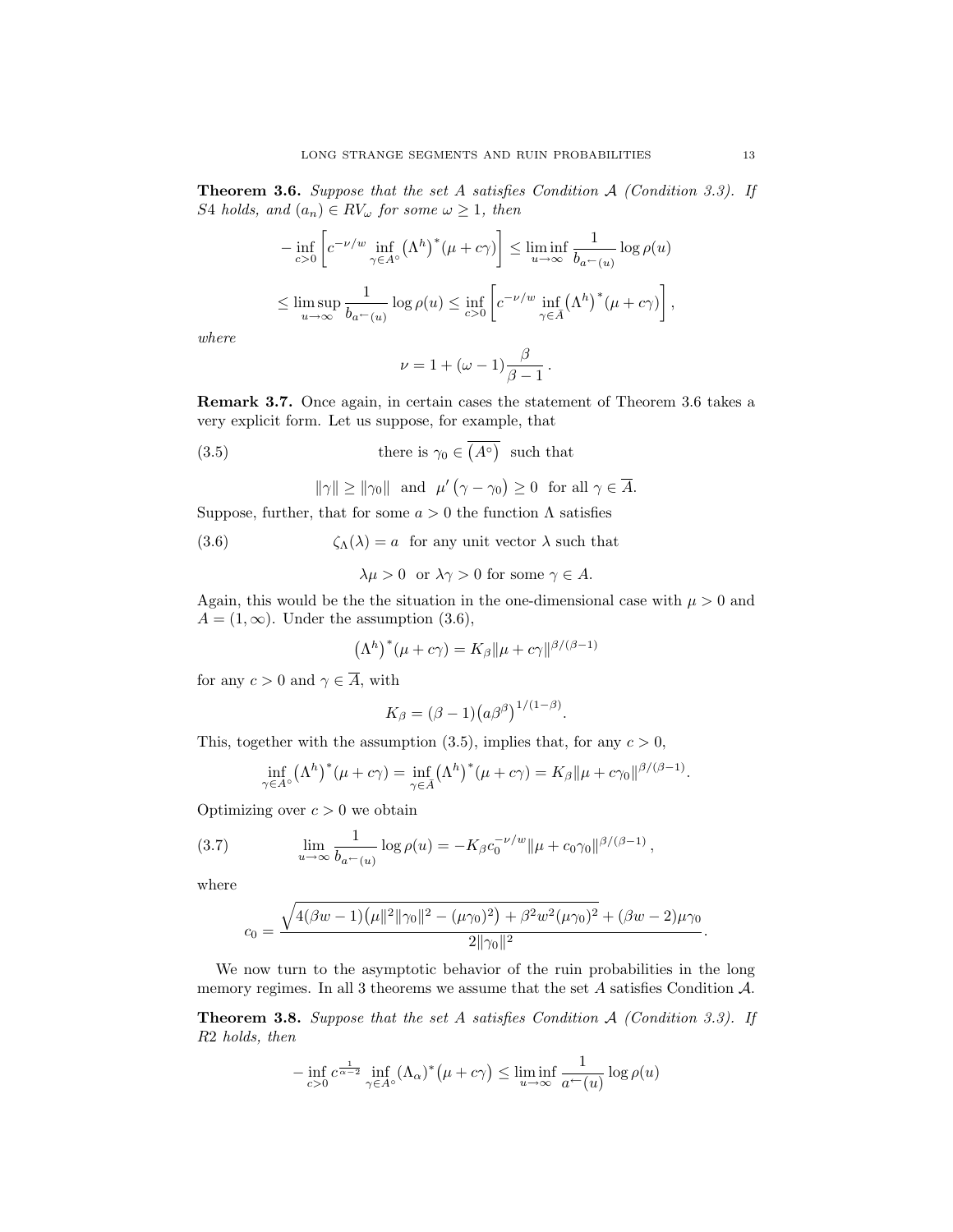$$
\leq \limsup_{u \to \infty} \frac{1}{a^-(u)} \log \rho(u)
$$
  

$$
\leq \left\{ \inf_{t \in G} \sup_{u > 0} \left\{ -u^{\alpha - 1} \inf_{\gamma \in A} t\gamma + u\left( \Lambda_\alpha(t) - t\mu \right) \right\} \quad \text{if } \alpha < 1
$$
  

$$
- \inf_{c > 0} c^{-1} \inf_{\gamma \in \bar{A}} \Lambda^*(\mu + c\gamma) \qquad \text{if } \alpha = 1.
$$

where

$$
G = \{ t \in \mathbb{R}^d : t\mu > 0, \inf_{\gamma \in A} t\gamma > 0 \text{ and } \Lambda_\alpha(t) - \mu t < 0 \},
$$

and  $\Lambda_{\alpha}(\cdot)$  is defined in (2.11).

Observe that the set  $G$  in the above theorem is not empty because of Condition A and the fact that  $|\Lambda_{\alpha}(t)| \leq c|t|^2$  for t in a neighborhood of the origin.

To state the next two theorems we introduce the notation

$$
(3.8) \tC_{\alpha,\beta} = \begin{cases} (1-\alpha)^{\beta} \int\limits_{-\infty}^{\infty} \left(\int\limits_{x}^{x+1} |y|^{-\alpha} \left(pI_{[y\geq 0]} + qI_{[y<0]}\right) dy\right)^{\beta} dx & \text{if } \alpha < 1\\ 1 & \text{if } \alpha = 1 \end{cases}
$$

for  $1/2 < \alpha \leq 1$  and  $\beta > 1$ .

**Theorem 3.9.** Suppose that the set A satisfies Condition  $A$  (Condition 3.3). If R3 holds, and  $(a_n) \in RV_\omega$  for some  $3/2 - \alpha < \omega \leq 2 - \alpha$ , then

$$
-\frac{1}{C_{\alpha,2}} \inf_{c>0} \left[ c^{-2+(3-2\alpha)/w} \inf_{\gamma \in A^{\circ}} \left( \frac{1}{2} (\mu + c\gamma)^{\prime} \Sigma^{-1} (\mu + c\gamma) \right) \right] \leq \liminf_{u \to \infty} \frac{1}{b_{a}(-u)} \log \rho(u)
$$
  
\n
$$
\leq \limsup_{u \to \infty} \frac{1}{b_{a}(-u)} \log \rho(u)
$$
  
\n
$$
\leq \begin{cases} -K_{\alpha,\omega} \sup_{t \in G} \left[ (t\mu - \frac{1}{2}C_{\alpha,2}t^{\prime} \Sigma t)^{-1+(3-2\alpha)/\omega} \left( \inf_{\gamma \in A} t\gamma \right)^{2-(3-2\alpha)/\omega} \right] & \text{if } \alpha < 1 \\ -\frac{1}{C_{\alpha,2}} \inf_{c>0} \left[ c^{-2+(3-2\alpha)/w} \inf_{\gamma \in A} \left( \frac{1}{2} (\mu + c\gamma)^{\prime} \Sigma^{-1} (\mu + c\gamma) \right) \right] & \text{if } \alpha = 1 \end{cases}
$$

,

where

$$
G = \{ t \in \mathbb{R}^d : t\mu > 0, \inf_{\gamma \in A} t\gamma > 0 \text{ and } \frac{1}{2} C_{\alpha,2} t' \Sigma t - \mu t < 0 \},
$$

and

$$
K_{\alpha,\omega} = \frac{w(3 - 2\alpha - \omega)^{1 - (3 - 2\alpha)/\omega}}{\left(2(\alpha + \omega) - 3\right)^{2 - (3 - 2\alpha)/\omega}}.
$$

**Remark 3.10.** It is easy to check that in the one-dimensional case with  $\mu > 0$ ,  $A = (1, \infty)$  and  $\Sigma = \sigma^2$ , the statement of the theorem gives the explicit limit

$$
\lim_{u \to \infty} \frac{1}{b_{a}(-u)} \log \rho(u) = -\frac{\left(2(\omega + \alpha) - 3\right)^{\frac{3 - 2(\omega + \alpha)}{\omega}}}{\left(3 - 2\alpha\right)^{\frac{3 - 2\alpha}{\omega}}} \frac{2}{\sigma^2 C_{\alpha,2}} \omega^2 \mu^{\frac{3 - 2\alpha}{\omega}}.
$$

One can check that under certain assumptions similar explicit expressions can be obtained in the multivariate case as well.

**Theorem 3.11.** Suppose that the set A satisfies Condition  $A$  (Condition 3.3). If R4 holds, and  $(a_n) \in RV_\omega$  for some  $\omega \geq 2 - \alpha$ ,  $\omega \neq \beta(1 - \alpha) + 1$ , then

$$
-\inf_{c>0}\left[c^{-(\beta(\omega+\alpha-1)-1)/\omega(\beta-1)}\frac{\inf_{\gamma\in A^{\circ}}(\Lambda^h)^*(\mu+c\gamma)}{(C_{\alpha,\beta})^{1/(\beta-1)}}\right]
$$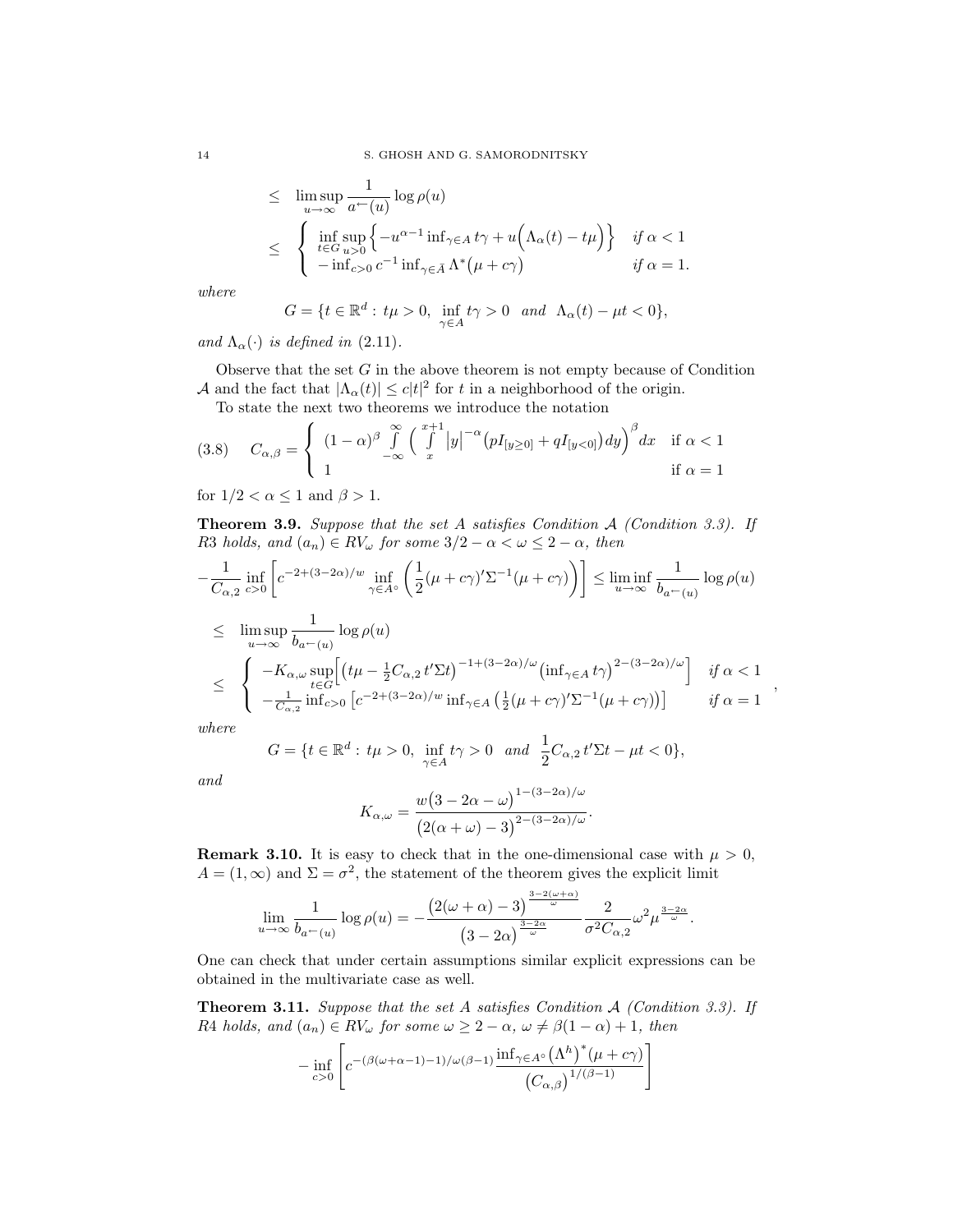$$
\leq \liminf_{u \to \infty} \frac{1}{b_{a^-(u)}} \log \rho(u) \leq \limsup_{u \to \infty} \frac{1}{b_{a^-(u)}} \log \rho(u)
$$
  

$$
\leq \begin{cases} -K_{\alpha,\beta,\omega}^{(1)} \sup_{t \in G^{(1)}} \left[ \frac{\left( t\mu - C_{\alpha,\beta}\Lambda^h(t) \right)^{(\beta(1-\alpha)+1-\omega)/\omega(\beta-1)}}{\left( \inf_{\gamma \in A} t\gamma \right)^{(1-\beta(\omega+\alpha-1))/\omega(\beta-1)}} \right] & \text{if } \omega < \beta(1-\alpha)+1 \\ -\sup_{t \in G^{(2)}} \left[ \inf_{\gamma \in A} t\gamma - K_{\alpha,\beta,\omega}^{(2)} \frac{\left( C_{\alpha,\beta}\Lambda^h(t) \right)^{\omega/(\omega-1-\beta(1-\alpha))}}{\left( t\mu \right)^{(1+\beta(1-\alpha))/(\omega-1-\beta(1-\alpha))}} \right] & \text{if } \omega > \beta(1-\alpha)+1 \end{cases}
$$
  
if  $\alpha < 1$ , and

$$
\leq -\inf_{c>0}\left[c^{-(\beta\omega-1)/\omega(\beta-1)}\inf_{\gamma\in\bar{A}}(\Lambda^h)^*(\mu+c\gamma)\right]
$$

if  $\alpha = 1$ . Here

$$
G^{(1)} = \{t \in \mathbb{R}^d : t\mu > 0, \inf_{\gamma \in A} t\gamma > 0 \text{ and } C_{\alpha,\beta} \Lambda^h(t) - \mu t < 0\},\
$$

$$
G^{(2)} = \left\{t \in \mathbb{R}^d : t\mu > 0, \inf_{\gamma \in A} t\gamma > K_{\alpha,\beta,\omega}^{(2)} \frac{\left(C_{\alpha,\beta} \Lambda^h(t)\right)^{\omega/(\omega - 1 - \beta(1 - \alpha))}}{(t\mu)^{(1 + \beta(1 - \alpha))/(\omega - 1 - \beta(1 - \alpha))}}\right\},\
$$

and

$$
K_{\alpha,\beta,\omega}^{(1)} = \frac{\omega(\beta-1)\big(\beta(1-\alpha)+1-\omega\big)^{-(\beta(1-\alpha)+1-\omega)/\omega(\beta-1)}}{\big(\beta(\omega+\alpha-1)-1\big)^{(\beta(\omega+\alpha-1)-1)/\omega(\beta-1)}},
$$
  

$$
K_{\alpha,\beta,\omega}^{(2)} = \frac{\big(\omega-1-\beta(1-\alpha)\big)\big(1+\beta(1-\alpha)\big)^{(1+\beta(1-\alpha))/(\omega-1-\beta(1-\alpha))}}{\omega^{\omega/(\omega-1-\beta(1-\alpha))}}.
$$

**Remark 3.12.** Once again, the sets  $G^{(1)}$  and  $G^{(2)}$  in the theorem are not empty. In the one-dimensional case with  $\mu > 0$ ,  $A = (1, \infty)$  and  $\Lambda^h(t) = \xi + t^{\beta}$  for  $t > 0$ , the statement of the theorem gives the explicit limit

$$
\lim_{u \to \infty} \frac{1}{b_{a^{\leftarrow}(u)}} \log \rho(u)
$$
\n
$$
= -\frac{\left(\beta(\omega + \alpha - 1) - 1\right)^{\frac{1 - \beta(\omega + \alpha - 1)}{\omega(\beta - 1)}}}{\left(1 + \beta(1 - \alpha)\right)^{\frac{1 + \beta(1 - \alpha)}{\omega(\beta - 1)}}} (\beta - 1) \left(\frac{\omega^{\beta}}{\xi_{+} C_{\alpha, \beta}}\right)^{\frac{1}{\beta - 1}} \mu^{\frac{1 + \beta(1 - \alpha)}{\omega(\beta - 1)}}.
$$

Remark 3.13. As in the previous section, we clearly see how long range dependent variables  $(X_n)$  (the "claim sizes") influence the behavior of the ruin probability. Assume that the relevant upper bounds are finite and the relevant lower bounds are positive. In the classical case of a linear sequence  $(a_n)$ , in the short memory case (i.e. under the assumption  $S1$ ), we have

$$
\log \rho(u) \approx -c_S u \quad \text{as } u \to \infty
$$

for  $c_s > 0$ , as in Cramér's theorem. On the other hand, in the long memory case the linear sequence falls into the assumption  $R3$ , and then we have, instead,

$$
\log \rho(u) \approx -c_L \frac{u}{\Psi_u^2} \quad \text{as } u \to \infty.
$$

for  $c_L > 0$ , and the right hand side above is in  $RV_{2\alpha-1}$ , yielding a much larger ruin probability.

To further illustrate the effect of memory of a moving average process on ruin probabilities we present Table 2, that presents the order of magnitude of  $-\log \rho(u)$ for large u which we view in the form  $-\log \rho(u) \approx -cu^{\theta}$  for  $c > 0$ . The tables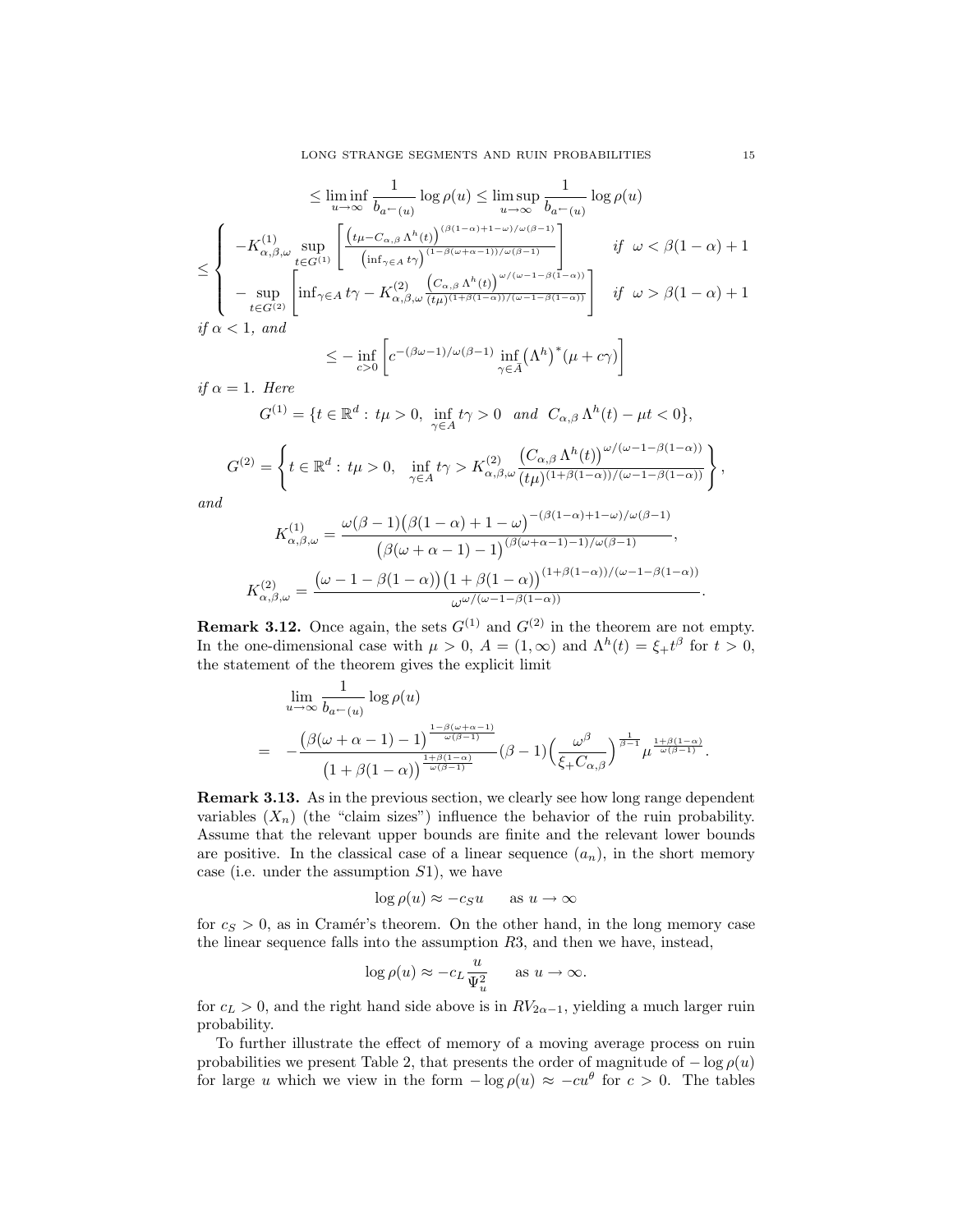presents dependence of  $\theta$  on the exponent  $\omega$  of regular variation of the sequence  $(a_n)$  in both short and long memory cases. The value  $\theta = 0$  corresponds to the case when  $-\log \rho(u)$  grows slower than any positive power of u. Notice that, for the same value of  $\omega$ , the value of  $\theta$  is always smaller in the long memory case than in the short memory case, so that the ruin probability is much larger in the former case than in the latter case.

Table 2. The effect of memory on the rate of decay of ruin probability when the claims process is a Moving Average.

| Range of $\omega$                              | Short range dependent | Long range dependent              |
|------------------------------------------------|-----------------------|-----------------------------------|
| $\alpha \leq \omega \leq \frac{3}{2} - \alpha$ |                       | $\theta = 0$                      |
| $\frac{2}{3} - \alpha \leq \omega \leq 1$      |                       | $=$ $\frac{2\omega+2\alpha-3}{2}$ |
| $1 < \omega < 2 - \alpha$                      |                       | $=2\omega+2\alpha-3$              |
| $\omega > 2 - \alpha$                          |                       |                                   |

Proof of Theorem 3.1. Notice that for the moving average process

$$
\log E \exp\left(t(S_n - n\mu)\right) = \sum_{i \in \mathbb{Z}} \Lambda\left(t\phi_{i,n}\right) - nt\mu.
$$

The upper bound in part (i) follows immediately from part (i) of Theorem 4.1.

For the lower bound we apply part (ii) of Theorem 4.1. By Lemma 3.5 (i) in Ghosh and Samorodnitsky (2009),  $\Pi^{\circ} \subseteq \mathcal{E}$ , and for every  $t \in \Pi^{\circ}$ ,  $g(t) = \Lambda(t) - t\mu$ . The lower bound of part (i) of the present theorem follows.  $\Box$ 

*Proof of Theorem 3.4.* We start with the (easier) lower bound. We use the assumption of regular variation of  $(a_n)$  as follows. First of all,  $b_n = a_n^2/n$  is regularly varying with exponent  $2\omega - 1$ . Next, for any  $c > 0$ ,

$$
\frac{a^{\leftarrow}(ca_n)}{nc^{1/\omega}} = c^{-1/\omega} \frac{a^{\leftarrow}(a_n)}{n} \frac{a^{\leftarrow}(ca_n)}{a^{\leftarrow}(a_n)} \to 1
$$

as  $n \to \infty$ , see e.g. Theorem 1.5.12 in Bingham et al. (1987). Therefore, by the regular variation of  $(a_n)$  and  $(b_n)$ ,

$$
\liminf_{u \to \infty} \frac{1}{b_{a^{-}(u)}} \log \rho(u) = \liminf_{n \to \infty} \frac{1}{b_{a^{-}(ca_n)}} \log P[T(ca_n) < \infty]
$$
\n
$$
(3.9) \geq \liminf_{n \to \infty} \frac{b_n}{b_{nc^{1/\omega}}} \frac{1}{b_n} \log P\left[\frac{S_n}{a_n} \in \mu + cA\right]
$$
\n
$$
\geq -c^{-(2\omega - 1)/\omega} \inf_{\gamma \in A^\circ} \left(\frac{1}{2}(\mu + c\gamma)'\Sigma^{-1}(\mu + c\gamma)\right)
$$

by the large deviation principle; see (2.9). Now the lower bound of part (ii) follows by optimizing over  $c > 0$ .

Next we concentrate on the upper bound. We start with showing that

(3.10) 
$$
\lim_{M \to \infty} \lim_{n \to \infty} \frac{1}{b_n} \log P[nM < T(a_n) < \infty] = -\infty.
$$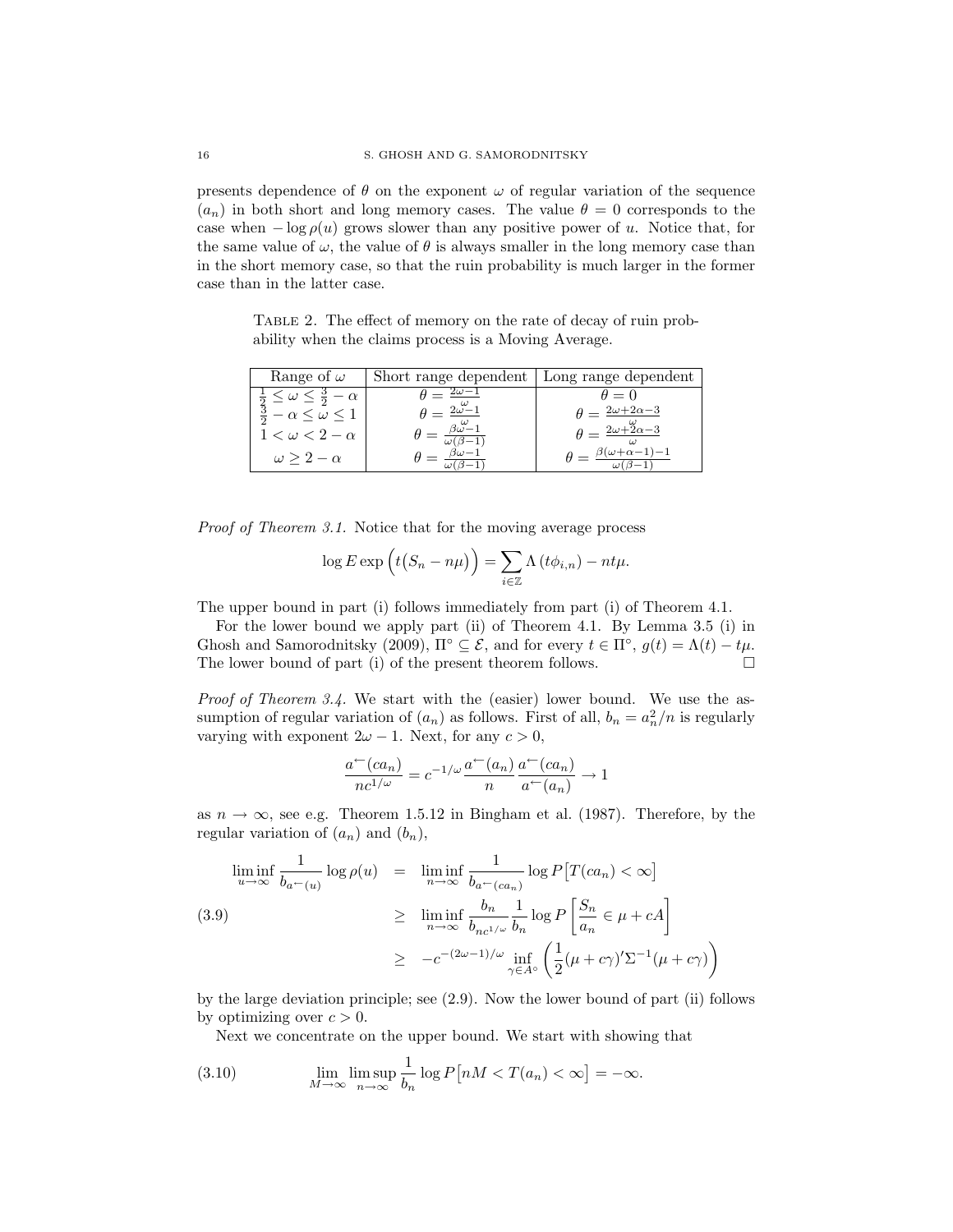To see this choose  $t \in \mathbb{R}^d$  as in Condition A and  $\epsilon > 0$  such that  $J(t) - t\mu + \epsilon < 0$ , where  $J(t) = \frac{1}{2}t \cdot \Sigma t$ . For all *n*,

$$
P[nM < T(a_n) < \infty] = \sum_{k=nM+1}^{\infty} P[T(a_n) = k]
$$
  

$$
\leq \sum_{k=nM+1}^{\infty} P[S_k - a_k \mu \in a_n A]
$$
  

$$
\leq \sum_{k=nM+1}^{\infty} P[tS_k - a_k t \mu > a_n \inf_{\gamma \in A} t \gamma]
$$

Using Lemma 3.5(ii) in Ghosh and Samorodnitsky (2009) we know that for all  $n$ large enough,

$$
\frac{1}{b_n} \log E\Big[\exp\Big(t\frac{b_n}{a_n}S_n\Big)\Big] \le J(t) + \epsilon.
$$

Therefore, applying an exponential Markov inequality we see that for all M large enough,

$$
P[nM < T(a_n) < \infty] \leq \sum_{k=nM+1}^{\infty} \exp \left\{ -\frac{a_n b_k}{a_k} \inf_{\gamma \in A} t\gamma + b_k \Big( J(t) - \mu t + \epsilon \Big) \right\}
$$

$$
\leq \sum_{k=nM+1}^{\infty} \exp \left\{ b_k \Big( J(t) - \mu t + \epsilon \Big) \right\}.
$$

The assumption of regular variation of the sequence  $(a_n)$  implies that the sequence  $(b_n) \in RV_\nu$  with  $\nu = 2\omega - 1$ . Therefore, by Theorem 4.12.10 in Bingham et al. (1987)

$$
\log \sum_{k=nM+1}^{\infty} \exp \left\{ b_k \left( J(t) - \mu t + \epsilon \right) \right\} \sim b_{nM} \left( J(t) - \mu t + \epsilon \right)
$$

as  $n \to \infty$ , and so

$$
\limsup_{n\to\infty}\frac{1}{b_n}\log P[nM
$$

Now (3.10) follows by letting  $M \to \infty$ . A similar argument also shows that for any  $N \geq 1$ ,

$$
\lim_{n \to \infty} \frac{1}{b_n} \log P[T(a_n) \le N] = -\infty,
$$

and so in order to prove the upper bound in part (ii) of the theorem, it suffices to show that

(3.11) 
$$
\limsup_{M \to \infty} \limsup_{N \to \infty} \limsup_{n \to \infty} \frac{1}{b_n} \log P[N < T(a_n) \le nM]
$$

$$
\le - \inf_{c > 0} \left[ c^{-(2w-1)/w} \inf_{\gamma \in A} \left( \frac{1}{2} (\mu + c\gamma)' \Sigma^{-1} (\mu + c\gamma) \right) \right].
$$

.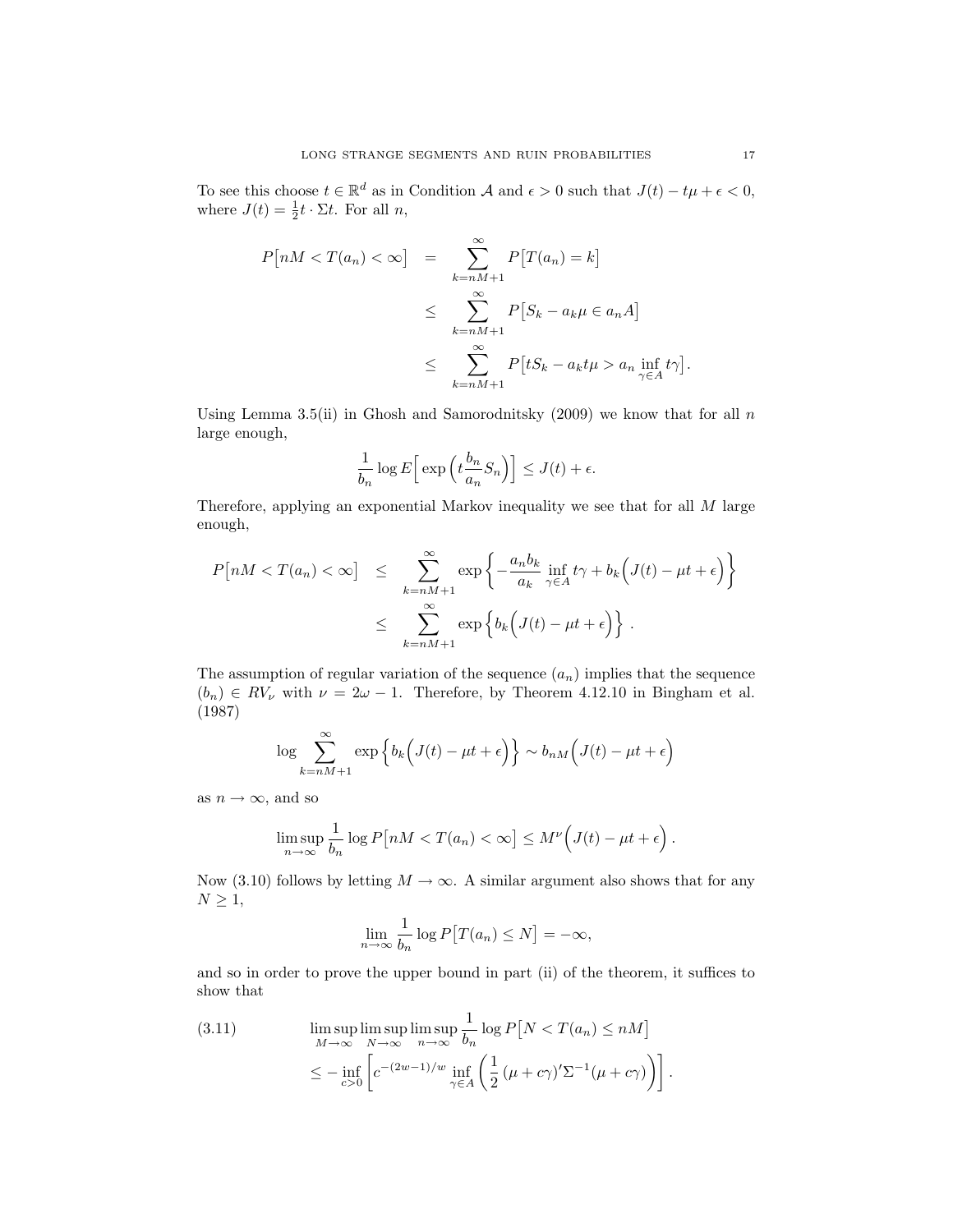Notice that

$$
P[N < T(a_n) \le nM]
$$
  
=  $P[S_k - a_k \mu \in a_n A \text{ for some } N < k \le nM]$   
=  $P\left[S_{[nMt]} \in a_{nMt} \mu + a_n A \text{ for some } \frac{N}{nM} < t \le 1\right]$   
=  $P\left[Y_{nM}(t) \in \frac{a_{nMt}}{a_{nM}} \mu + \frac{a_n}{a_{nM}} A \text{ for some } \frac{N}{nM} < t \le 1\right].$ 

Let  $0 < \delta < 1$ . By the Potter bounds, for all  $N \ge 1$  large enough we have

$$
\frac{a_x}{a_y} > (1 - \delta) \left(\frac{x}{y}\right)^{\omega + \delta} \quad \text{for all } N < x \le y.
$$

For such N and any  $n > N$  we have by the second part of Condition A,

$$
P[N < T(a_n) \le nM]
$$
  
\n
$$
\le P\left[Y_{nM}(t) \in (1-\delta)\left(t^{\omega+\delta}\mu + M^{-(\omega+\delta)}A\right) \text{ for some } \frac{N}{nM} < t \le 1\right]
$$
  
\n
$$
\le P\left[Y_{nM}(t) \in (1-\delta)\left(t^{\omega+\delta}\mu + M^{-(\omega+\delta)}A\right) \text{ for some } 0 \le t \le 1\right]
$$
  
\n
$$
= P\left[Y_{nM} \in B\right],
$$

where

$$
B = \left\{ f \in \mathcal{BV} : f(t) \in (1 - \delta) \Big( t^{\omega + \delta} \mu + M^{-(\omega + \delta)} A \Big) \text{ for some } 0 \le t \le 1 \right\}.
$$

Applying the functional large deviation principle in Theorem 2.2 in Ghosh and Samorodnitsky (2009) we obtain

$$
\limsup_{n \to \infty} \frac{1}{b_{nM}} P[N < T(a_n) \le nM] \le - \inf_{f \in \overline{B}} I(f),
$$

where the closure of  $B$  is taken in the uniform topology, and

$$
I(f) = \begin{cases} \int_{0}^{1} I_l(f'(t))dt & \text{if } f \in \mathcal{AC}, f(0) = 0\\ \infty & \text{otherwise.} \end{cases}
$$

Clearly,

$$
\bar{B} = \left\{ f \in \mathcal{BV} : f(t) \in (1 - \delta) \Big( t^{\omega + \delta} \mu + M^{-(\omega + \delta)} \bar{A} \Big) \text{ for some } 0 \le t \le 1 \right\},\
$$

and so

$$
(3.12) \quad \limsup_{n \to \infty} \frac{1}{b_{nM}} P\left[N < T(a_n) \le nM\right] \le - \inf_{y \in \bar{A}} \inf_{0 \le t_0 \le 1} \inf_{f \in G_{y,t_0}} \int_0^1 I_l\left(f'(t)\right) dt,
$$

where

$$
G_{y,t_0} = \left\{ f \in \mathcal{AC} : f(t_0) = (1 - \delta) \left( t_0^{\omega + \delta} \mu + M^{-(\omega + \delta)} y \right) \right\}.
$$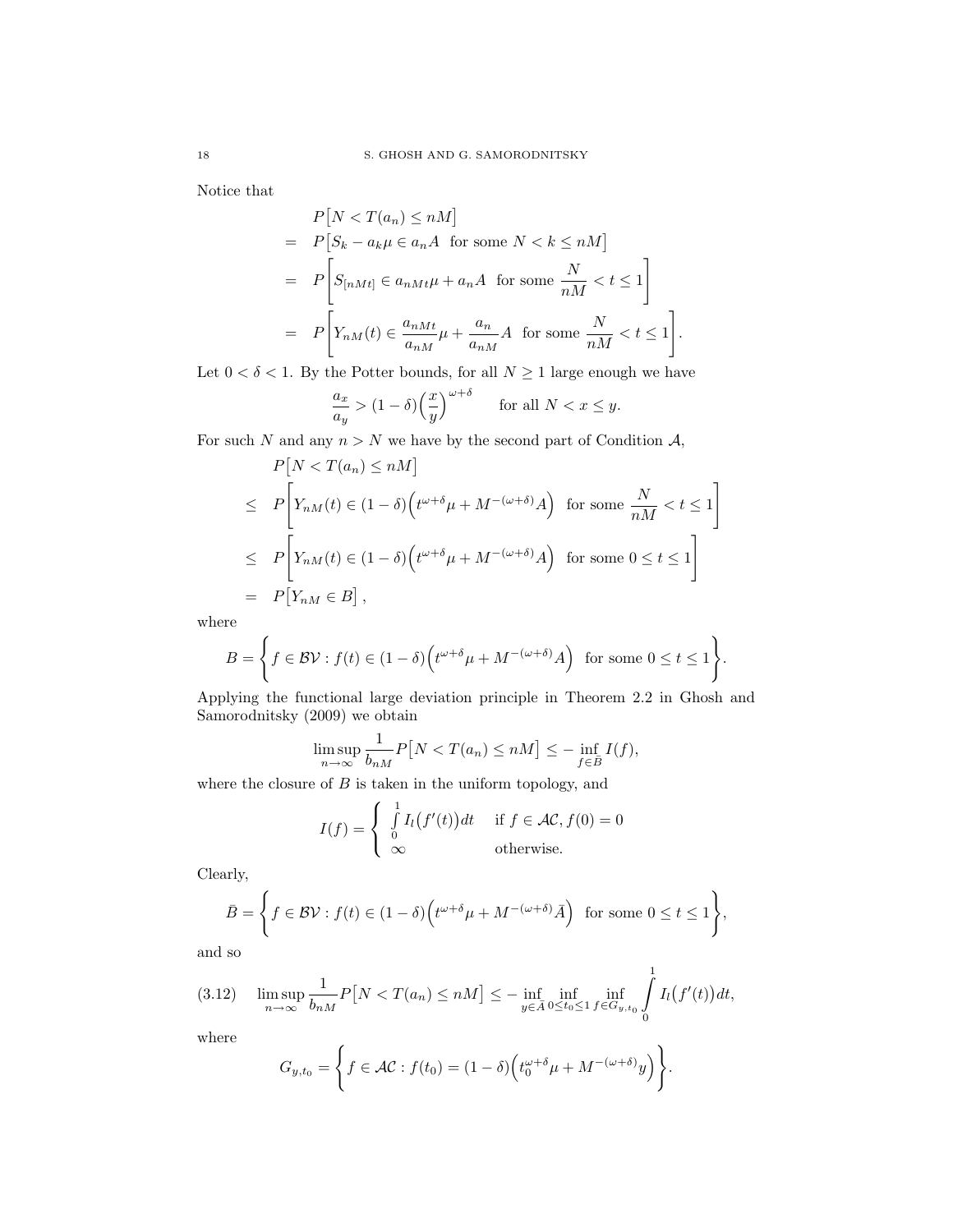Next, we notice that for every  $f \in G_{y,t_0}$  we have by the definition of the rate function  $I_l$  in (2.8) and convexity,

$$
\int_{0}^{1} I_{l}(f'(t))dt = \int_{0}^{1} \frac{1}{2} f'(t)' \Sigma^{-1} f'(t) dt
$$
\n
$$
\geq \int_{0}^{t_{0}} \frac{1}{2} f'(t)' \Sigma^{-1} f'(t) dt
$$
\n
$$
\geq \frac{1}{2t_{0}} \left( \int_{0}^{t_{0}} f'(t) dt \right)' \Sigma^{-1} \left( \int_{0}^{t_{0}} f'(t) dt \right)
$$
\n
$$
= \frac{1}{2t_{0}} f(t_{0}) \Sigma^{-1} f(t_{0})
$$
\n
$$
= \frac{1}{2t_{0}} (1 - \delta)^{2} \left[ \left( t_{0}^{\omega + \delta} \mu + M^{-(\omega + \delta)} y \right)' \Sigma^{-1} \left( t_{0}^{\omega + \delta} \mu + M^{-(\omega + \delta)} y \right) \right].
$$

Introducing the variable  $c = (t_0 M)^{-(\omega + \delta)}$ , we obtain

$$
\limsup_{n \to \infty} \frac{1}{b_{nM}} P\left[N < T(a_n) \le nM\right]
$$
\n
$$
\le - \inf_{c \ge M^{-(\omega+\delta)} y \in \overline{A}} \inf_{y \in \overline{A}} M^{1-2(\omega+\delta)} c^{1/(\omega+\delta)-2} (1-\delta)^2 \frac{1}{2} (\mu + cy)' \Sigma^{-1} (\mu + cy),
$$
\nand so for every  $0 < \delta < 1$ ,

$$
\limsup_{n \to \infty} \frac{1}{b_n} P\left[N < T(a_n) \le nM\right]
$$
\n
$$
\le -M^{-2\delta} \left(1 - \delta\right)^2 \inf_{c \ge M^{-(\omega+\delta)}} c^{1/(\omega+\delta)-2} \inf_{y \in \bar{A}} \frac{1}{2} \left(\mu + cy\right)^{\prime} \Sigma^{-1} (\mu + cy).
$$

Letting  $\delta \to 0$ , and noticing that the closure of A plays no role in the right hand side above, we obtain  $(3.11)$  and, hence, conclude the proof.  $\Box$ 

Proof of Theorem 3.6. The proof of this theorem is very similar to that of Theorem 3.4. Note that now  $(b_n)$  is a regularly varying sequence with exponent  $\nu$ . We establish the lower bound of this part of the theorem in the same was as in Theorem 3.4, except that we are using a different rate in the large deviation principle, as given in (2.9).

For the upper bound, we also proceed as in the proof of the upper bound in Theorem 3.4, but now we use Lemma 3.5(iii) and the appropriate part of Theorem 2.2 in Ghosh and Samorodnitsky (2009). This gives us (3.12), but this time the rate function  $I_l$  scales according to

$$
I_l(ax) = a^{\beta/(\beta - 1)} I_l(x), \ a > 0, x \in \mathbb{R}^d.
$$

Therefore, for every  $f \in G_{y,t_0}$ 

$$
\int_{0}^{1} I_{l}(f'(t)) dt = \int_{0}^{1} (\Lambda^{h})^{*}(f'(t)) dt
$$

$$
\geq \frac{1}{t_{0}^{1/(\beta-1)}} (\Lambda^{h})^{*}(f(t_{0}))
$$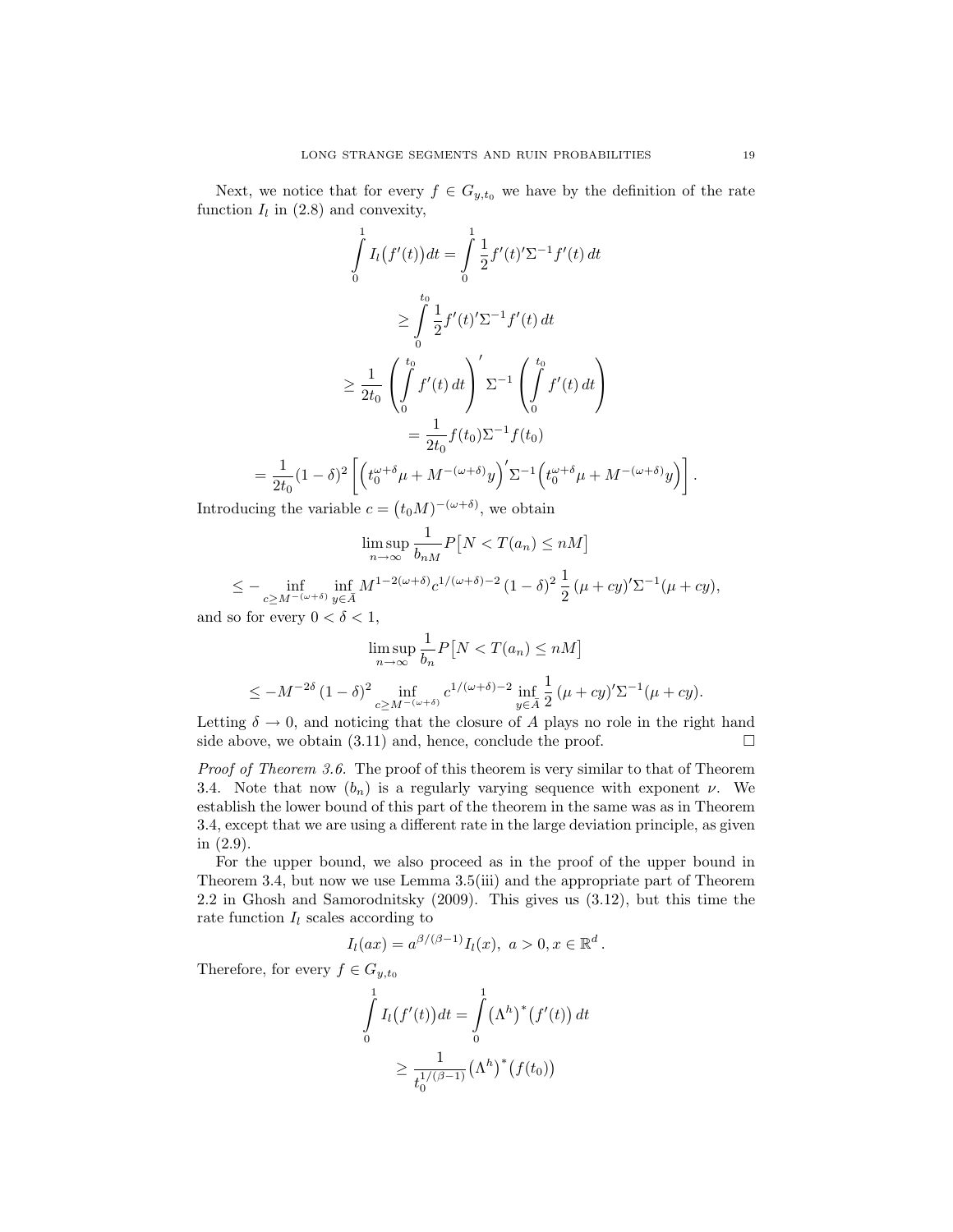$$
= \frac{1}{t_0^{1/(\beta-1)}} (1-\delta)^{\beta/(\beta-1)} (\Lambda^h)^* \Big( t_0^{\omega+\delta} \mu + M^{-(\omega+\delta)} y \Big) \, .
$$

Therefore,

$$
\limsup_{n \to \infty} \frac{1}{b_{nM}} P\big[N < T(a_n) \le nM\big]
$$

 $\leq -\inf_{c\geq M^{-(\omega+\delta)}}\inf_{y\in \bar{A}}M^{(1-\beta(\omega+\delta))/(\beta-1)}c^{(1/(\omega+\delta)-\beta)/(\beta-1)}(1-\delta)^{\beta/(\beta-1)}\big(\Lambda^h\big)^*(\mu+cy),$ 

and so for every  $0 < \delta < 1$ ,

$$
\limsup_{n \to \infty} \frac{1}{b_n} P[N < T(a_n) \le nM]
$$
\n
$$
\le -M^{-\beta\delta/(\beta-1)} \left(1 - \delta\right)^{\beta/(\beta-1)} \inf_{\substack{c \ge M^{-(\omega+\delta)}}} c^{\left(1/(\omega+\delta) - \beta\right)/(\beta-1)} \inf_{y \in \overline{A}} \left(\Lambda^h\right)^*(\mu + cy).
$$
\nwhere  $\lambda$  is a constant. The result is a constant function.

Now we let  $\delta \to 0$  and complete the proof.

*Proof of Theorem 3.8.* The lower bound is obtained as in (3.9), with  $b_n = n$  and  $\omega = 2 - \alpha$ , using the appropriate part of the large deviation principle in (2.8) and (2.9).

The proof of the upper bound for  $\alpha = 1$  proceeds, once again, similarly to that of Theorem 3.4. Let  $J(t) = \Lambda(t)$ . By the assumption of zero mean we know that, for some  $c > 0$ ,  $J(t) \le c \|t\|^2$  for all t in a neighborhood of the origin. Therefore, we can still select  $t \in \mathbb{R}^d$  as in Condition A and  $\epsilon > 0$  such that  $J(t) - t\mu + \epsilon < 0$ , and we conclude that (3.10) still holds. Furthermore, using part (ii) of Theorem 2.4 in Ghosh and Samorodnitsky (2009), we conclude that (3.12) holds as well. Note that for every  $f \in G_{y,t_0}$  by the convexity of the function  $\Lambda^*$ ,

(3.13) 
$$
\int_{0}^{1} I_{l}(f'(t)) dt = \int_{0}^{1} \Lambda^{*}(f'(t)) dt
$$

$$
\geq t_0 \Lambda^* \left( t_0^{-1} f(t_0) \right) = t_0 \Lambda^* \left( t_0^{-1} (1 - \delta) \left( t_0^{1+\delta} \mu + M^{-(1+\delta)} y \right) \right).
$$

The same argument as in the proof of the upper bound in Theorem 3.4 shows that for any fixed  $0 < \theta < 1$ ,

$$
\inf_{y \in \bar{A}} \inf_{\theta \le t_0 \le 1} \inf_{f \in G_{y,t_0}} \int_0^1 I_l(f'(t)) dt \ge M^{-1} \inf_{c > 0} c^{-1} \inf_{\gamma \in \bar{A}} \Lambda^*(\mu + c\gamma).
$$

On the other hand, under the assumptions of the theorem,  $\Lambda^*$  grows super-linearly fast as the norm of its argument increases. Therefore, it follows from (3.13) that

$$
\lim_{\theta \to 0} \inf_{y \in \bar{A}} \inf_{0 < t_0 < \theta} \inf_{f \in G_{y,t_0}} \int_0^1 I_l(f'(t)) \, dt = \infty.
$$

This proves the upper bound in the case  $\alpha = 1$ .

Next we consider the case  $\alpha < 1$ . Fix  $t \in G$ , and choose  $0 < \epsilon < t\mu - \Lambda_{\alpha}(t)$ . We start with recalling that, by Lemma 3.6(i) in Ghosh and Samorodnitsky (2009),

$$
\frac{1}{k}\log E\left[e^{tS_k/\Psi_k}\right] \leq \Lambda_\alpha(t) + \epsilon
$$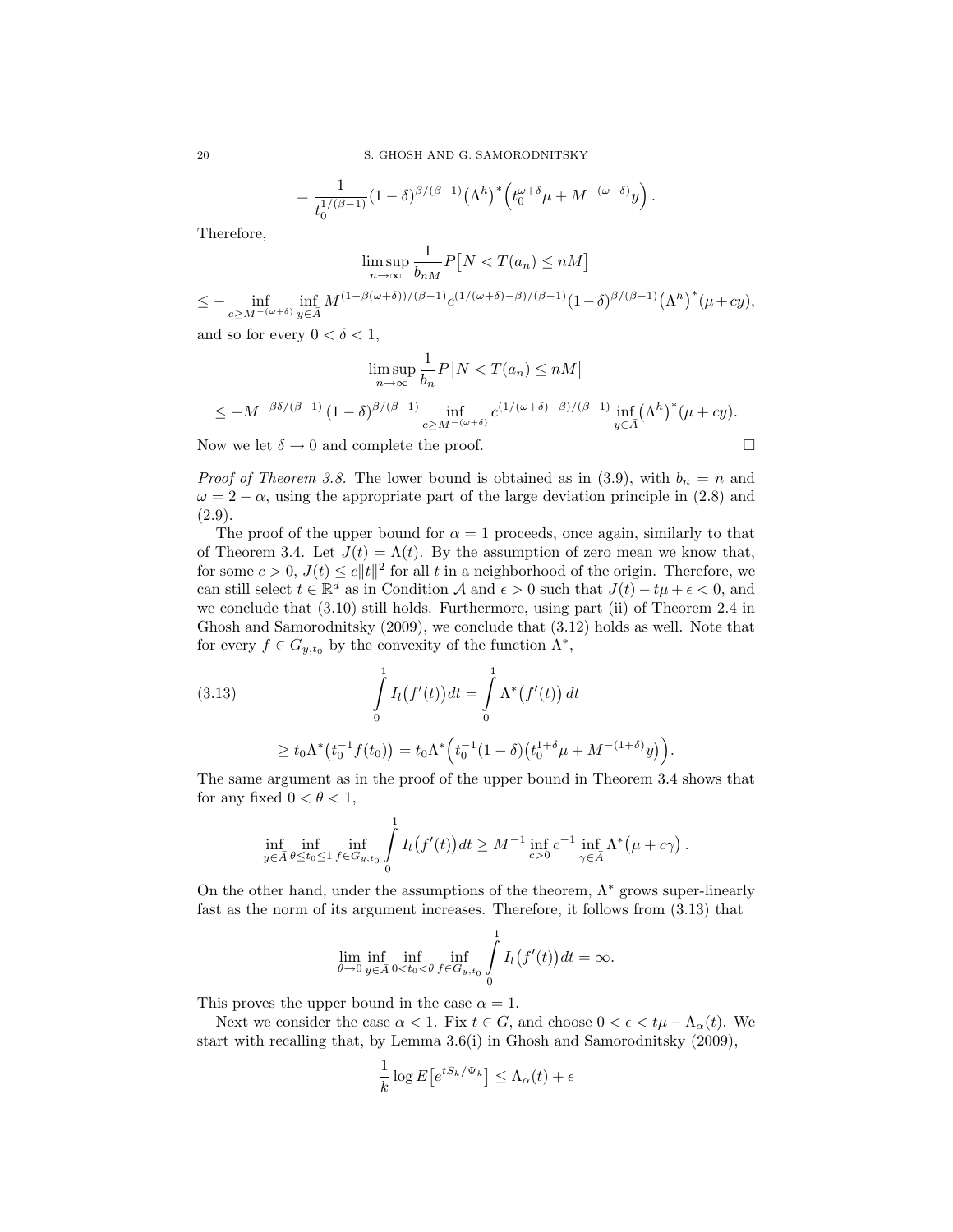for all k large enough, say,  $k \geq N$ . In particular,  $\sup_{k \geq 1} E[e^{tS_k/\Psi_k - kt\mu}] < \infty$ . Let  $\delta > 0$ . Notice that

$$
\limsup_{n \to \infty} \frac{1}{n} \log P[T(a_n) \le n\delta] \le \limsup_{n \to \infty} \frac{1}{n} \log \sum_{k=1}^{[n\delta]} P[tS_k - a_k t \mu > a_n \inf_{\gamma \in A} t\gamma]
$$
  
\n
$$
\le \limsup_{n \to \infty} \frac{1}{n} \log \sum_{k=1}^{[n\delta]} e^{-n\Psi_n/\Psi_k \inf_{\gamma \in A} t\gamma} E[e^{tS_k/\Psi_k - kt\mu}]
$$
  
\n(3.14)  
\n
$$
\le -\inf_{\gamma \in A} t\gamma \limsup_{n \to \infty} \frac{\Psi_n}{\Psi_{[n\delta]}} = -\delta^{\alpha-1} \inf_{\gamma \in A} t\gamma.
$$

Next, for  $n \geq N/\delta$ , the same argument gives us

$$
P\left[n\delta < T(a_n) < \infty\right] \leq \sum_{k=\lfloor n\delta \rfloor+1}^{\infty} P\left[\frac{tS_k}{\Psi_k} > kt\mu + \frac{n\Psi_n}{\Psi_k} \inf_{\gamma \in A} t\gamma\right]
$$
\n
$$
\leq \sum_{k=\lfloor n\delta \rfloor+1}^{\infty} \exp\left\{-\frac{n\Psi_n}{\Psi_k} \inf_{\gamma \in A} t\gamma + k\left(\Lambda_\alpha(t) - t\mu + \epsilon\right)\right\}.
$$

We break up the sum into pieces. By the monotonicity of the sequence  $(\Psi_n)$  and the choice of  $\epsilon$  we have for  $i \geq 1$ ,

$$
\sum_{k=i[n\delta]+1}^{(i+1)[n\delta]} \exp\left\{-\frac{n\Psi_n}{\Psi_k}\inf_{\gamma\in A} t\gamma + k\left(\Lambda_\alpha(t) - t\mu + \epsilon\right)\right\}
$$
  

$$
\leq n\delta \exp\left\{-\frac{n\Psi_n}{\Psi_{(i+1)[n\delta]}}\inf_{\gamma\in A} t\gamma + (i[n\delta] + 1)\left(\Lambda_\alpha(t) - t\mu + \epsilon\right)\right\}
$$

Let  $0 < \eta < 1-\alpha$ . By the Potter bounds (see Proposition 0.8 in Resnick (1987)) there exists  $N_1 \geq 1$  such that for every  $n \geq N_1$  we have both

$$
\frac{\Psi_n}{\Psi_{(i+1)[n\delta]}} \ge x_{i,\delta}(\eta) := (1-\eta)\min\left\{ \left( (i+1)\delta \right)^{\alpha-1-\eta}, \left( (i+1)\delta \right)^{\alpha-1+\eta} \right\}
$$

and  $(i[n\delta] + 1)/n \geq i\delta(1 - \eta)$ . We conclude that for  $n > \max\{N/\delta, N_1\}$  and  $i \geq 1$ ,

$$
\sum_{k=i[n\delta]+1}^{(i+1)[n\delta]} \exp\left\{-\frac{n\Psi_n}{\Psi_k}\inf_{\gamma\in A}t\gamma + k\big(\Lambda_\alpha(t) - \mu t + \epsilon\big)\right\}
$$
  
 
$$
\leq n\delta \exp\left\{-n\Big(x_{i,\delta}(\eta)\inf_{\gamma\in A}t\gamma - i\delta(1-\eta)\big(\Lambda_\alpha(t) - \mu t + \epsilon\big)\Big)\right\}.
$$

Denoting  $y_i = x_{i,\delta}(\eta) \inf_{\gamma \in A} t\gamma - i\delta(1-\eta)(\Lambda_\alpha(t) - \mu t + \epsilon)$  and  $y^* = \min_{i \geq 1} y_i$ , we see that  $y^* > 0$  and that  $y^* = y_{i^*}$  for some  $i^* \geq 1$ . Therefore, for every  $n > \max\{N/\delta, N_1\}$  we have

$$
P[n\delta < T(a_n) < \infty] \le n\delta \exp\{-ny^*\}\sum_{i=1}^{\infty} \exp\{-n(y_i - y^*)\}
$$

and, therefore,

(3.15) 
$$
\limsup_{n \to \infty} \frac{1}{n} \log P[n\delta < T(a_n) < \infty] \leq -y^*.
$$

.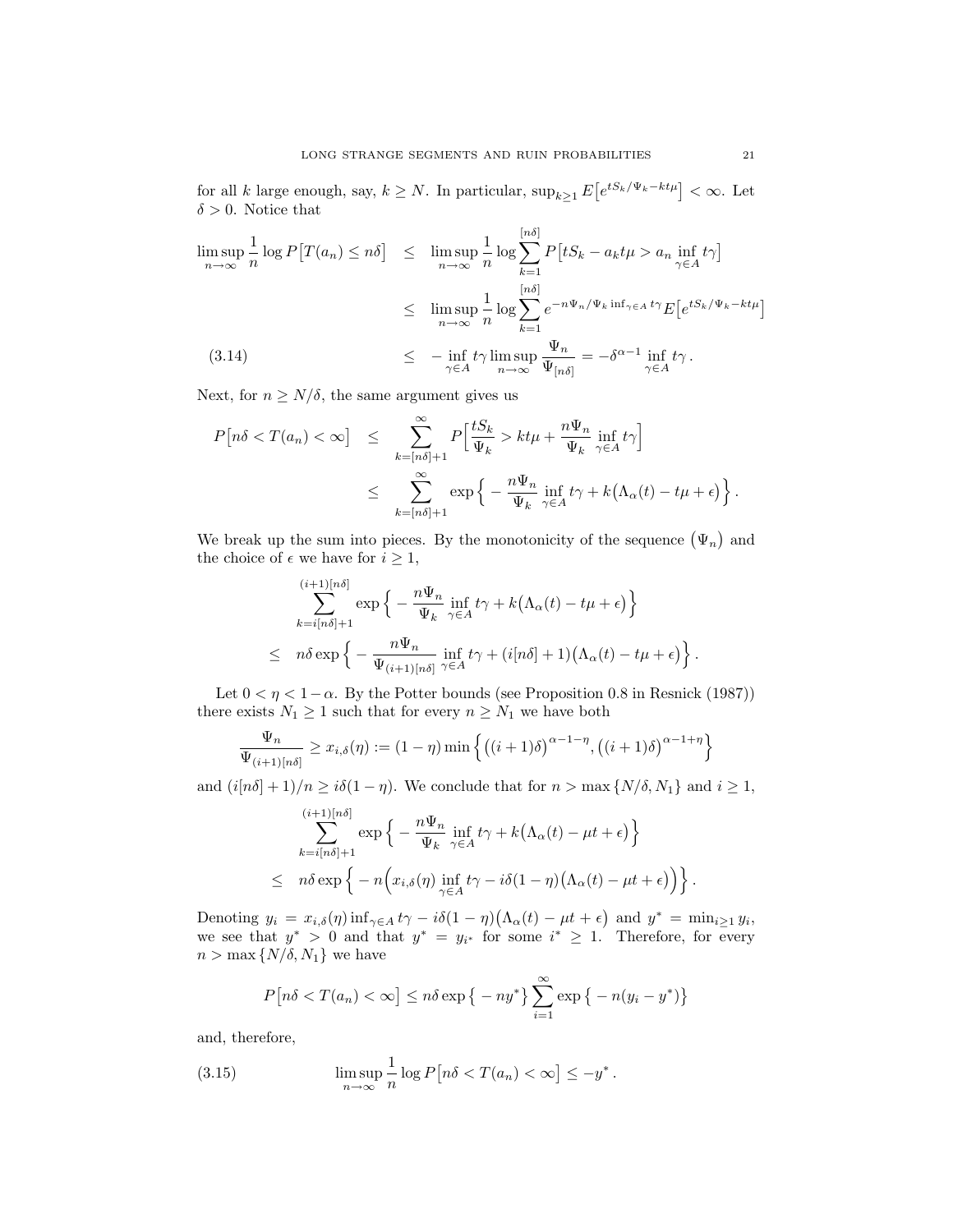Combining  $(3.14)$  and  $(3.15)$  we obtain

$$
\limsup_{u \to \infty} \frac{1}{a^{\leftarrow}(u)} \log \rho(u) = \limsup_{n \to \infty} \frac{1}{n} \log P\big[T(a_n) < \infty\big] \le \max\big\{-t^* \delta^{\alpha - 1}, -y^*\big\}.
$$

Letting  $\epsilon$  and  $\eta$  decrease to 0, we conclude that

$$
\limsup_{u \to \infty} \frac{1}{a^-(u)} \log \rho(u) \le -\min_{i \ge 1} \Big( \big( (i+1)\delta \big)^{\alpha-1} \inf_{\gamma \in A} t\gamma - i\delta \big( \Lambda_\alpha(t) - \mu t \big) \Big)
$$
  

$$
\le -\inf_{u > 0} \left\{ u^{\alpha-1} \inf_{\gamma \in A} t\gamma - u \Big( \Lambda_\alpha(t) - t\mu \Big) \right\} + \delta \Big( \Lambda_\alpha(t) - t\mu \Big).
$$

Letting, finally,  $\delta \to 0$  and optimizing over  $t \in G$  completes the proof.

Proof of Theorem 3.9. The lower bound in the theorem is established in the same way as the lower bound in Theorem 3.4, using the fact that in the present theorem, the sequence  $(b_n)$  is regularly varying with exponent  $\nu = 2(\omega + \alpha) - 3$ , the large deviation principle (2.9), and the fact that  $(G_{\Sigma})_{\alpha} = C_{\alpha,2}G_{\Sigma}$ .

For the upper bound, we consider, once again, the cases  $\alpha < 1$  and  $\alpha = 1$ separately. In the case  $\alpha < 1$  we notice that the sequence  $(a_n/b_n)$  is regularly varying with the exponent

$$
\omega-\nu=3-2\alpha-\omega\geq 1-\alpha>0\,.
$$

Therefore, the argument used in the proof of the upper bound in the case  $\alpha < 1$  in Theorem 3.8 applies in this case as well, resulting in

$$
\limsup_{u\to\infty}\frac{1}{b_{a^{\leftarrow}(u)}}\log\rho(u)\leq-\sup_{t\in G}\inf_{u>0}\left\{u^{-(\omega-\nu)}\inf_{\gamma\in A}t\gamma-u^{\nu}\left(\frac{1}{2}C_{\alpha,2}t^{\prime}\Sigma t-t\mu\right)\right\}.
$$

The infimum over  $u$  is achieved at

$$
u = \left(\frac{\nu}{\omega - \nu} \frac{t\mu - \frac{1}{2}C_{\alpha,2}t'\Sigma t}{\inf_{\gamma \in A} t\gamma}\right)^{-1/\omega},
$$

and the upper bound in the case  $\alpha < 1$  is obtained by substitution.

The argument in the case  $\alpha = 1$  is the same as the argument of the corresponding case in Theorem 3.8.

Proof of Theorem 3.11. The lower bound in the theorem is, once again, established in the same way as the lower bound in Theorem 3.4, using the fact that in the present theorem, the sequence  $(b_n)$  is regularly varying with exponent  $\nu = (\beta(w + \alpha - 1) - \beta(w + \alpha))$ 1)/( $\beta$  – 1), the large deviation principle (2.9), and the fact that  $(\Delta^h)_{\alpha} = C_{\alpha,\beta} \Delta^h$ .

We prove now the upper bound. Suppose first that  $\alpha < 1$  and  $\omega < \beta(1 - \alpha)$ . In this case  $\omega - \nu > 0$  and we use, once again, the argument of the proof of the upper bound in the case  $\alpha < 1$  in Theorem 3.8. This gives us this time

$$
\limsup_{u\to\infty}\frac{1}{b_{a^-(u)}}\log\rho(u)\leq -\sup_{t\in G^{(1)}}\inf_{u>0}\left\{u^{-(\omega-\nu)}\inf_{\gamma\in A}t\gamma-u^\nu\Big(C_{\alpha,\beta}\Lambda^h(t)-t\mu\Big)\right\}.
$$

The infimum over u is achieved at

$$
u = \left(\frac{\nu}{\omega - \nu} \frac{t\mu - C_{\alpha,\beta} \Lambda^h(t)}{\inf_{\gamma \in A} t\gamma}\right)^{-1/\omega}
$$

,

and the required upper bound follows by substitution.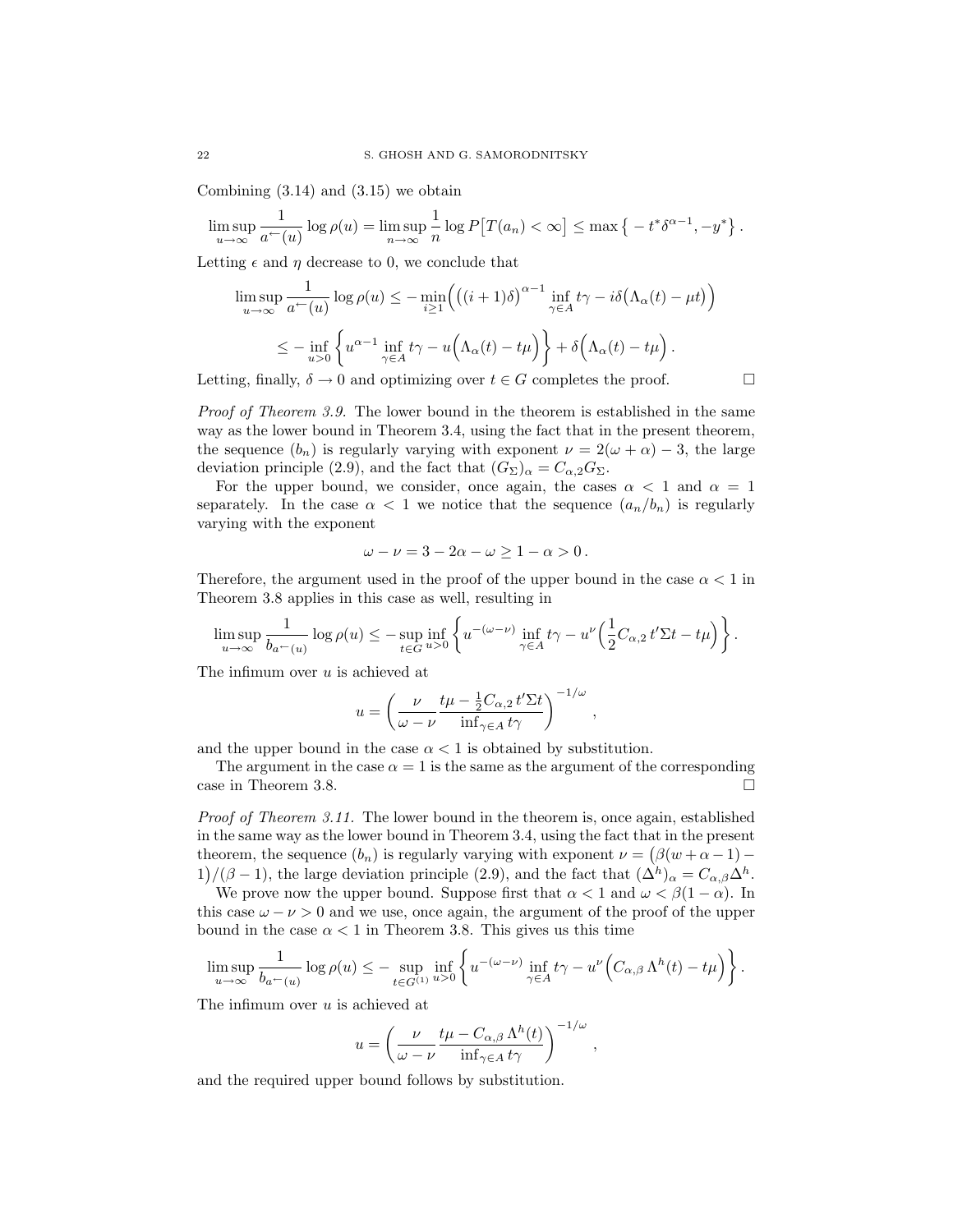Next, we suppose that  $\alpha < 1$  and  $\omega > \beta(1 - \alpha)$ . The proof is similar to that of the proof of the upper bound in the case  $\alpha < 1$  in Theorem 3.8, but relies on Lemma 3.14 below in addition to Lemma 3.6 in Ghosh and Samorodnitsky (2009).

For  $t \in \mathbb{R}^d$  and  $u > 0$  let  $J_u(t) = u^{1+(1-\alpha)\beta} C_{\alpha,\beta} \Lambda^h(t)$ . Let  $0 < \delta < 1$ , and note that by Lemma 3.14, for any  $t \in \mathbb{R}^d$  as in Condition 3.3,

$$
\limsup_{n \to \infty} \frac{1}{b_n} \log P[T(a_n) \le n\delta]
$$
\n
$$
\le \limsup_{n \to \infty} \frac{1}{b_n} \log \sum_{k=1}^{[n\delta]} P[tS_k > a_n \inf_{\gamma \in A} t\gamma]
$$
\n
$$
\le \limsup_{n \to \infty} \frac{1}{b_n} \log \sum_{k=1}^{[n\delta]} e^{-b_n \inf_{\gamma \in A} t\gamma} E\Big[\exp\{\frac{b_n}{a_n} tS_k\}\Big]
$$
\n
$$
\le - \inf_{\gamma \in A} t\gamma + \limsup_{n \to \infty} \frac{1}{b_n} \log \Big\{ n\delta \sup_{k \le n\delta} E\Big[\exp\{\frac{b_n}{a_n} tS_k\}\Big] \Big\} = - \inf_{\gamma \in A} t\gamma + J_\delta(t).
$$

Since  $J_{\delta}(t) \rightarrow 0$  as  $\delta \rightarrow 0$  for every t, we see that

$$
\lim_{\delta \to 0} \limsup_{n \to \infty} \frac{1}{b_n} \log P[T(a_n) \leq n\delta] \leq - \inf_{\gamma \in A} t\gamma.
$$

Since we may replace t by ct for any  $c > 0$  without violating the restrictions imposed by Condition 3.3, we let  $c \to \infty$  to conclude that

(3.16) 
$$
\lim_{\delta \to 0} \limsup_{n \to \infty} \frac{1}{b_n} \log P[T(a_n) \leq n\delta] = -\infty.
$$

Further, using Lemma 3.6 in Ghosh and Samorodnitsky (2009) the argument used to prove (3.10) applies, and gives us

(3.17) 
$$
\lim_{\delta \to 0} \limsup_{n \to \infty} \frac{1}{b_n} \log P[n\delta^{-1} \le T(a_n) < \infty] = -\infty.
$$

Next, fix  $t \in G^{(2)}$ . This means that we can choose  $0 < \epsilon < 1$  so small that  $J_u(t) - u^{\omega} t \mu - \inf_{\gamma \in A} t \gamma + \epsilon < 0$  for all  $u > 0$ . For  $0 < \delta < 1$  we have, as before,

$$
\limsup_{n \to \infty} \frac{1}{b_n} \log P[n\delta < T(a_n) < n\delta^{-1}]
$$
\n
$$
\leq \limsup_{n \to \infty} \frac{1}{b_n} \log \sum_{k=[n\delta]+1}^{[n\delta^{-1}]} P[tS_k - a_k t\mu > a_n \inf_{\gamma \in A} t\gamma]
$$
\n
$$
\leq \limsup_{n \to \infty} \frac{1}{b_n} \log \sum_{k=[n\delta]+1}^{[n\delta^{-1}]} \exp \left\{-b_n \left(\inf_{\gamma \in A} t\gamma + \frac{a_k}{a_n} t\mu\right)\right\} E\Big[\exp\big\{\frac{b_n}{a_n} tS_k\big\}\Big].
$$

Let  $0<\eta<1.$  By the Potter bounds there exists  $N_1\geq 1$  such that for  $k,l\geq N_1$ 

$$
\frac{a_k}{a_l} \ge a_{k,l}(\eta) := (1 - \eta) \min \left\{ \left(\frac{k}{l}\right)^{\omega - \eta}, \left(\frac{k}{l}\right)^{\omega + \eta} \right\}
$$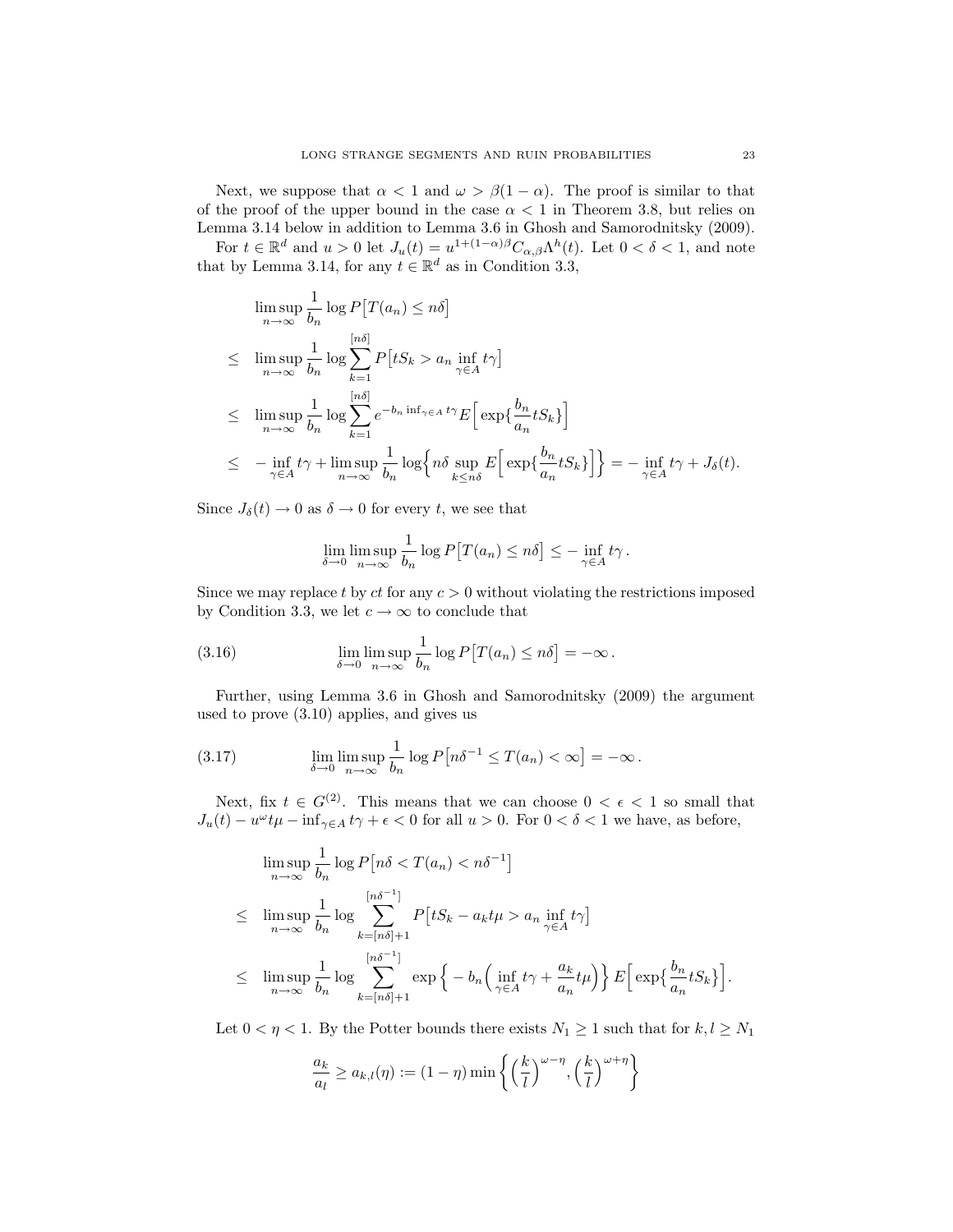and for every  $n \geq N_1$ ,  $[n\delta]/n \geq (1 - \eta)\delta$ . For every  $n > N_1/\delta$  and  $i \geq 1$ ,

$$
\sum_{k=i[n\delta]+1}^{(i+1)[n\delta]} \exp\left\{-b_n\Big(\inf_{\gamma\in A} t\gamma + \frac{a_k}{a_n}t\mu\Big)\right\} E\Big[\exp\{\frac{b_n}{a_n}tS_k\}\Big]
$$
  

$$
\leq \sum_{k=i[n\delta]+1}^{(i+1)[n\delta]} \exp\Big\{-b_n\Big(\inf_{\gamma\in A} t\gamma + a_{k,n}(\eta)t\mu\Big)\Big\} E\Big[\exp\{\frac{b_n}{a_n}tS_k\}\Big]
$$
  

$$
\leq n\delta \exp\Big\{-b_n\Big(\inf_{\gamma\in A} t\gamma + a_{i[n\delta],n}(\eta)t\mu\Big) + \sup_{k\leq (i+1)[n\delta]} \log E\Big[\exp\{\frac{b_n}{a_n}tS_k\}\Big]\Big\}.
$$

By the choice of n, we known that for every  $i \geq 1$ ,  $a(\lfloor in\delta \rfloor, n)(\eta) \geq (1-\eta)$  $(\eta)^{\omega+\eta+1}a(i\delta,1)(\eta)$ . Furthermore, by Lemma 3.14, we can choose  $N_2$  so large that for all  $n \geq N_2$ , all  $i = 1, 2, ..., \delta^{-2} + 1$ ,

$$
\sup_{k \le (i+1)[n\delta]} \log E\Big[\exp\Big\{\frac{b_n}{a_n}tS_k\Big\}\Big] \le b_n(J_{(i+1)\delta}(t)+\epsilon).
$$

Therefore, for all  $n \geq \max(N_1/\delta, N_2)$  and i as above,

$$
\sum_{k=i[n\delta]+1}^{(i+1)[n\delta]} \exp\Big\{-b_n\Big(\inf_{\gamma\in A} t\gamma + \frac{a_k}{a_n}t\mu\Big)\Big\} E\Big[\exp\{\frac{b_n}{a_n}tS_k\}\Big]
$$
  

$$
\leq n\delta \exp\Big\{-b_n\Big(\inf_{\gamma\in A} t\gamma + (1-\eta)^{\omega+\eta+1}a(i\delta,1)(\eta)t\mu\Big) + b_n\big(J_{(i+1)\delta}(t)+\epsilon\big)\Big\}.
$$

We proceed as in the proof of the upper bound in the case  $\alpha < 1$  in Theorem 3.8. Setting

$$
y_i = + \inf_{\gamma \in A} t\gamma + (1 - \eta)^{\omega + \eta + 1} a(i\delta, 1)(\eta) t\mu - J_{(i+1)\delta}(t) - \epsilon
$$

and  $y^* = \min_i y_i \geq 1$ , we proceed as in the above prove and conclude that

(3.18) 
$$
\limsup_{n \to \infty} \frac{1}{b_n} \log P[n\delta < T(a_n) < \infty] \leq -y^*.
$$

Combining (3.18), (3.16) and (3.17), and letting first  $\delta \to 0$ , and then  $\eta \to 0$  and  $\epsilon \to 0$ , we obtain

$$
\limsup_{u\to\infty}\frac{1}{b_{a^-(u)}}\log\rho(u) \ \leq \ \ \sup_{u>0}\left\{-\inf_{\gamma\in A}t\gamma-u^\omega t\mu+u^{1+\beta(1-\alpha)}C_{\alpha,\beta}\Lambda^h(t)\right\}\,.
$$

The supremum is attained at

$$
u = \left(\frac{1 + (1 - \alpha)\beta}{\omega t \mu} C_{\alpha,\beta} \Lambda^h(t)\right)^{\frac{1}{\omega - (1 + (1 - \alpha)\beta)}},
$$

and the required upper bound is obtained by substitution and optimizing over  $t$ .

Finally, in the case  $\alpha = 1$  the upper bound of the present theorem can be obtained in the same way as in Theorem 3.4.

This section is concluded by a lemma needed for the proof of Theorem 3.11.

**Lemma 3.14.** Under the assumption R4 with  $\alpha < 1$ , for any  $\theta > 0$  and  $t \in \mathbb{R}^d$ 

$$
\lim_{n \to \infty} \frac{1}{b_n} \sup_{k \le \theta n} \log E \Big[ \exp \Big\{ \frac{b_n}{a_n} t S_k \Big\} \Big] \le u^{1 + (1 - \alpha) \beta} C_{\alpha, \beta} \Lambda^h(t),
$$

where  $C_{\alpha,\beta}$  is given by (3.8).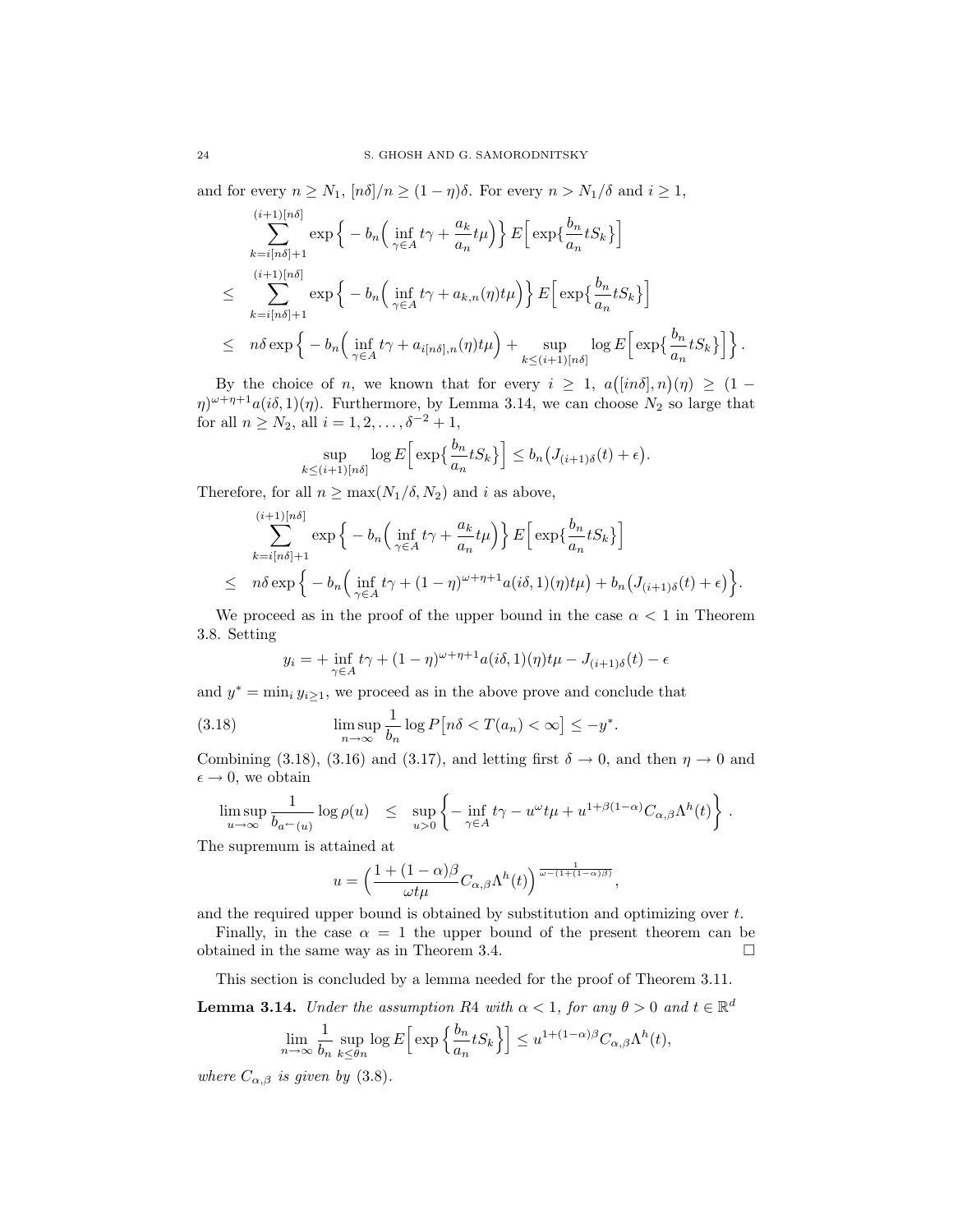*Proof.* Observe that since the coefficients satisfy (1.7), there is  $N \geq 1$  such that  $\phi_{i,n} > 0$  for all  $i \in \mathbb{Z}$  and  $n \geq N$ . Using the fact that  $\Lambda(t)$  is increasing along each ray emanating from the origin, we see that, if  $n \geq N/\theta$ ,

$$
\sup_{N \le k \le \theta n} \log E \Big[ \exp \Big\{ \frac{b_n}{a_n} t S_k \Big\} \Big] = \sup_{N \le k \le \theta n} \sum_{i \in \mathbb{Z}} \Lambda \Big( t \frac{b_n}{a_n} \phi_{i,k} \Big)
$$
  

$$
\le \sup_{N \le k \le \theta n} \sum_{i \in \mathbb{Z}} \Lambda \Big( t \frac{b_n}{a_n} |\phi|_{i,k} \Big)
$$
  

$$
= \sum_{i \in \mathbb{Z}} \Lambda \Big( t \frac{b_n}{a_n} |\phi|_{i,[\theta n]} \Big),
$$

where  $|\phi|_{i,n} = |\phi_{i+1}| + \cdots + |\phi_{i+n}|$ . Clearly, the sequence  $(|\phi_i|)$  is also balanced regular varying and satisfies

$$
\frac{|\phi_n|}{\psi(n)} \to p \text{ and } \frac{|\phi_{-n}|}{\psi(n)} \to q \quad \text{ as } n \to \infty.
$$

With a minor modification of the proof of Lemma 3.6 in Ghosh and Samorodnitsky (2009) we obtain, for any  $t \in \mathbb{R}^d$  and  $\theta > 0$ ,

$$
\lim_{n \to \infty} \frac{1}{b_n} \sum_{i \in \mathbb{Z}} \Lambda \left( t \frac{b_n}{a_n} |\phi|_{i,[un]} \right) = u^{1 + (1 - \alpha)\beta} C_{\alpha,\beta} \Lambda^h(t).
$$

Since it is also easy to see that

$$
\lim_{n \to \infty} \frac{1}{b_n} \sup_{k \le N} \log E \Big[ \exp \Big( \frac{b_n}{a_n} t S_k \Big) \Big] = 0,
$$

the proof is complete.

### 4. Appendix

In this section we state certain straightforward multivariate analogs of the ruin probability estimates of Nyrhinen (1994). For completeness we provide the argument.

Let  $(Y_n, n \geq 1)$  be an  $\mathbb{R}^d$ -valued stochastic process. For  $n = 1, 2, ...$  and  $t \in \mathbb{R}^d$ define  $g_n(t) = n^{-1} \log E e^{tY_n}$  and

(4.1) 
$$
g(t) = \limsup_{n \to \infty} g_n(t), \ t \in \mathbb{R}^d
$$

(these functions may take the value  $+\infty$ ). Let  $A \subset \mathbb{R}^d$  be a Borel set, and define

(4.2) 
$$
\mathcal{C} = \left\{ t \in \mathbb{R}^d : \inf_{\gamma \in A} t\gamma > 0 \right\}, \quad \mathcal{D} = \left\{ t \in \mathcal{C} : \sup_{n \ge 1} E e^{tY_n} < \infty \right\},
$$

and

 $(4.3)$  $\{t \in \mathbb{R}^d : g \text{ is finite in a neighborhood of } t, \text{ exists as a limit at } t, \}$ 

and is differentiable at  $t\}$ ,  $\mathcal{F} = \{t \in \mathcal{E} : \rho \nabla g(t) \in A^{\circ} \text{ for some } \rho > 0\}$ .

**Theorem 4.1.** (i) Suppose that there is  $t_0 \in \mathcal{C}$  such that  $g(t_0) < 0$ . Then

$$
\limsup_{u \to \infty} \frac{1}{u} \log P(Y_n \in uA \text{ for some } n = 1, 2, \ldots) \leq -\sup_{t \in \mathcal{D}} \inf_{\gamma \in A} t_{\gamma}.
$$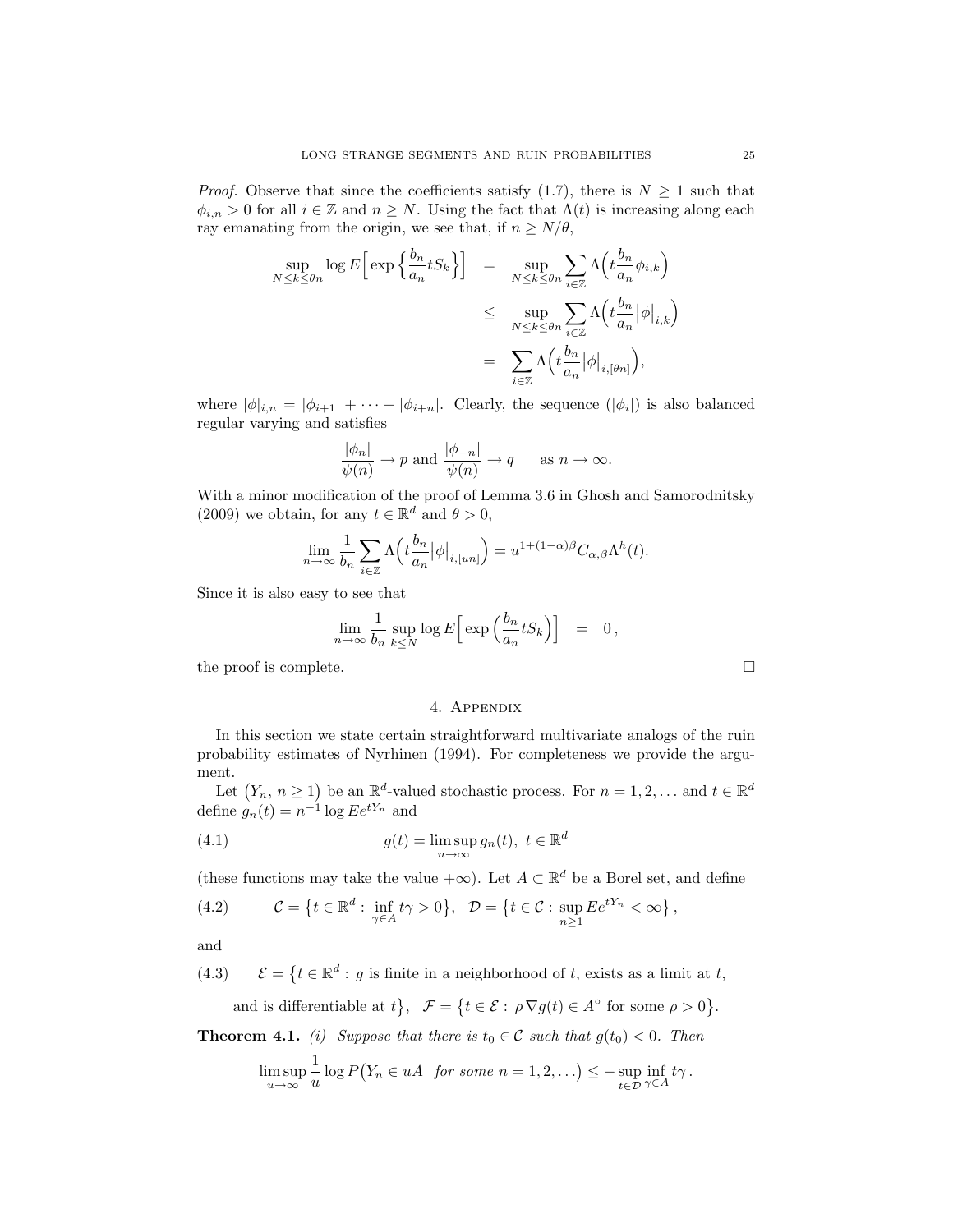(ii) For 
$$
t \in \mathcal{F}
$$
, let  $\eta(t) = \inf\{\eta > 0 : \eta \nabla g(t) \in A^{\circ}\}\)$ . Then  

$$
\liminf_{u \to \infty} \frac{1}{u} \log P(Y_n \in uA \text{ for some } n = 1, 2, ...)\ge \sup_{t \in \mathcal{F}} \eta(t) [g(t) - t \nabla g(t)].
$$

*Proof.* (i) For  $n = 1, 2, \ldots$  let  $t \in \mathbb{R}^d$  be such that  $g_n(t) < \infty$ . Let  $Z_n$  be an  $\mathbb{R}^d$ -valued random vector such that

$$
P(Z_n \in B) = e^{-ng_n(t)} E\Big[e^{tY_n} \mathbf{1}(Y_n \in nB)\Big], B \subseteq \mathbb{R}^d \text{ a Borel set.}
$$

Then

$$
(4.4) P(Y_n \in uA) = e^{ng_n(t)} E\Big[e^{-ntZ_n}\mathbf{1}\Big(Z_n \in un^{-1}A\Big)\Big] \leq \exp\big\{ng_n(t) - u \inf_{\gamma \in A} t\gamma\big\}\,.
$$

Fix  $M = 1, 2, \dots$  Using (4.4) for  $n \leq M u$  and  $t \in \mathcal{D}$  gives us

$$
\sum_{n \leq Mu} P(Y_n \in uA) \leq (Mu) \sup_{n \geq 1} E^{tY_n} \exp\{-u \inf_{\gamma \in A} t\gamma\}.
$$

Taking a limit and optimizing over  $t \in \mathcal{D}$  we obtain

(4.5) 
$$
\limsup_{u \to \infty} u^{-1} \log \left( \sum_{n \leq Mu} P(Y_n \in uA) \right) \leq - \sup_{t \in \mathcal{D}} \inf_{\gamma \in A} t \gamma.
$$

Next, using (4.4) for  $n > M u$  and  $t_0$  in the statement of the theorem (which is possible for  $u$  large enough) gives us for large  $u$ 

$$
\sum_{n>Mu} P(Y_n \in uA) \le \sum_{n>Mu} e^{-\alpha n} \le Ce^{-\alpha Mu},
$$

where  $\alpha \in (g(t_0), 0)$  and  $C > 0$  a constant. Therefore,

(4.6) 
$$
\limsup_{u \to \infty} u^{-1} \log \left( \sum_{n > Mu} P(Y_n \in uA) \right) \leq -\alpha M.
$$

Combining (4.5) with (4.6) and letting  $M \to \infty$  we obtain the statement of part (i) of the theorem.

For part (ii), let  $t \in \mathcal{F}$ , and let  $\eta > 0$  be such that  $\eta \nabla g(t) \in A^{\circ}$ . Choose  $\varepsilon > 0$  so that the open ball  $B(\eta \nabla g(t), \varepsilon)$  lies completely within A. Then for u large enough,

$$
P(Y_{[u\eta]} \in uA) \ge P(Y_{[u\eta]} \in uB(\eta \nabla g(t), \varepsilon)) \ge P\left(\frac{Y_{[u\eta]}}{[u\eta]} \in B(\nabla g(t), \varepsilon/(2\eta))\right).
$$

On the other hand, for any  $t \in \mathcal{E}$  and  $\varepsilon > 0$ , for all n large enough so that  $g_n(t) < \infty$ , we have

$$
P\Big(Y_n \in nB\big(\nabla g(t), \varepsilon\big)\Big) = e^{ng_n(t)} E\Big[e^{-ntZ_n}\mathbf{1}\Big(Z_n \in B\big(\nabla g(t), \varepsilon\big)\Big)\Big]
$$
  

$$
\geq \exp\{ng_n(t) - nt\nabla g(t) - n\varepsilon\|t\|\} P\Big(Z_n \in B\big(\nabla g(t), \varepsilon\big)\Big),
$$

so that

$$
\liminf_{n \to \infty} n^{-1} \log P\Big(Y_n \in n(\nabla g(t), \varepsilon)\Big)
$$
  
\n
$$
\geq g(t) - t \nabla g(t) - \varepsilon ||t|| + \liminf_{n \to \infty} n^{-1} \log P\Big(Z_n \in B(\nabla g(t), \varepsilon)\Big)
$$
  
\n
$$
= g(t) - t \nabla g(t) - \varepsilon ||t||,
$$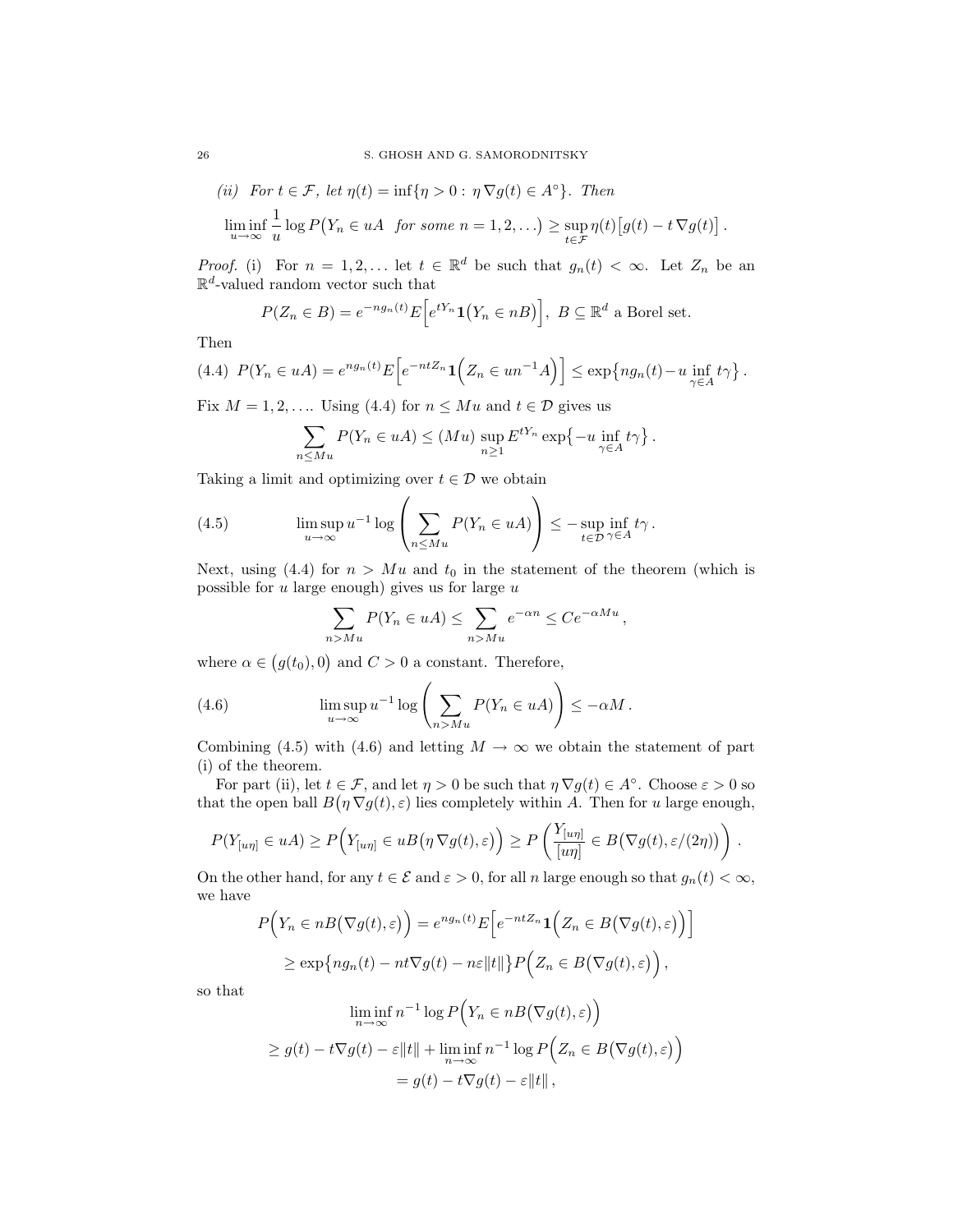since, as is shown below, the last lower limit is equal to zero. Therefore, for any  $t \in \mathcal{F}, \eta > 0$  as above and  $\varepsilon > 0$  small enough,

$$
\liminf_{u \to \infty} \frac{1}{u} \log P(Y_n \in uA \text{ for some } n = 1, 2, ...)
$$

$$
\geq \liminf_{u \to \infty} \frac{1}{u} \log P(Y_{[u\eta]} \in uA) \geq \eta \big[g(t) - t\nabla g(t) - \varepsilon ||t||\big]
$$

Letting  $\varepsilon \to 0$ ,  $\eta \to \eta(t)$ , and optimizing over  $t \in \mathcal{F}$ , we obtain the claim of part (ii) of the theorem.

The proof of the theorem will be finished once we show that for every  $t \in \mathcal{E}$ and  $\varepsilon > 0$ ,  $P(Z_n \in B(\nabla g(t), \varepsilon)) \to 1$  as  $n \to \infty$ . To this end, let  $e_i$  be the *i*th coordinate unit vector in  $\mathbb{R}^d$ ,  $i = 1, \ldots, d$ . Then

$$
P(Z_n \notin B(\nabla g(t), \varepsilon)) \leq \sum_{i=1}^d P\left(Z_n e_i \geq \frac{\partial g}{\partial y_i}(t) + \frac{\varepsilon}{d}\right) + \sum_{i=1}^d P\left(Z_n e_i \leq \frac{\partial g}{\partial y_i}(t) - \frac{\varepsilon}{d}\right).
$$

Fix  $i = 1, \ldots, d$ , and choose  $r > 0$  so small that  $g(t + re_i) < \infty$ . Then  $g_n(t + re_i) <$  $\infty$  for all *n* large enough, and for such *n* we have

$$
P\left(Z_n e_i \ge \frac{\partial g}{\partial y_i}(t) + \frac{\varepsilon}{d}\right) = e^{-ng_n(t)} E\left[\mathbf{1}\Big(Y_n e_i \ge n\frac{\partial g}{\partial y_i}(t) + n\frac{\varepsilon}{d}\Big)e^{tY_n}\right]
$$
  

$$
\le \exp\left\{-ng_n(t) - rne_i\nabla g(t) - rne_i/d\right\} E\left[\mathbf{1}\Big(Y_n e_i \ge n\frac{\partial g}{\partial y_i}(t) + n\frac{\varepsilon}{d}\Big)e^{(t+re_i)Y_n}\right]
$$
  

$$
\le \exp\left\{n\Big(g_n(t+re_i) - g_n(t) - re_i\nabla g(t) - r\varepsilon/d\Big)\right\}.
$$

Therefore,

$$
\limsup_{n \to \infty} \frac{1}{n} \log P \left( Z_n e_i \ge \frac{\partial g}{\partial y_i}(t) + \frac{\varepsilon}{d} \right) \le g(t + re_i) - g(t) - re_i \nabla g(t) - r\varepsilon/d.
$$

Since

$$
g(t + re_i) - g(t) - re_i \nabla g(t) = o(r) \text{ as } r \downarrow 0,
$$

this expression is negative for  $r$  small enough, and so

$$
P\left(Z_n e_i \ge \frac{\partial g}{\partial y_i}(t) + \frac{\varepsilon}{d}\right) \to 0
$$

as  $n \to \infty$  for every  $i = 1, \ldots, d$ . A similar argument gives us

$$
P\left(Z_n e_i \le \frac{\partial g}{\partial y_i}(t) - \frac{\varepsilon}{d}\right) \to 0
$$

as  $n \to \infty$  for every  $i = 1, ..., d$  and the proof of the theorem is complete.  $\Box$ 

.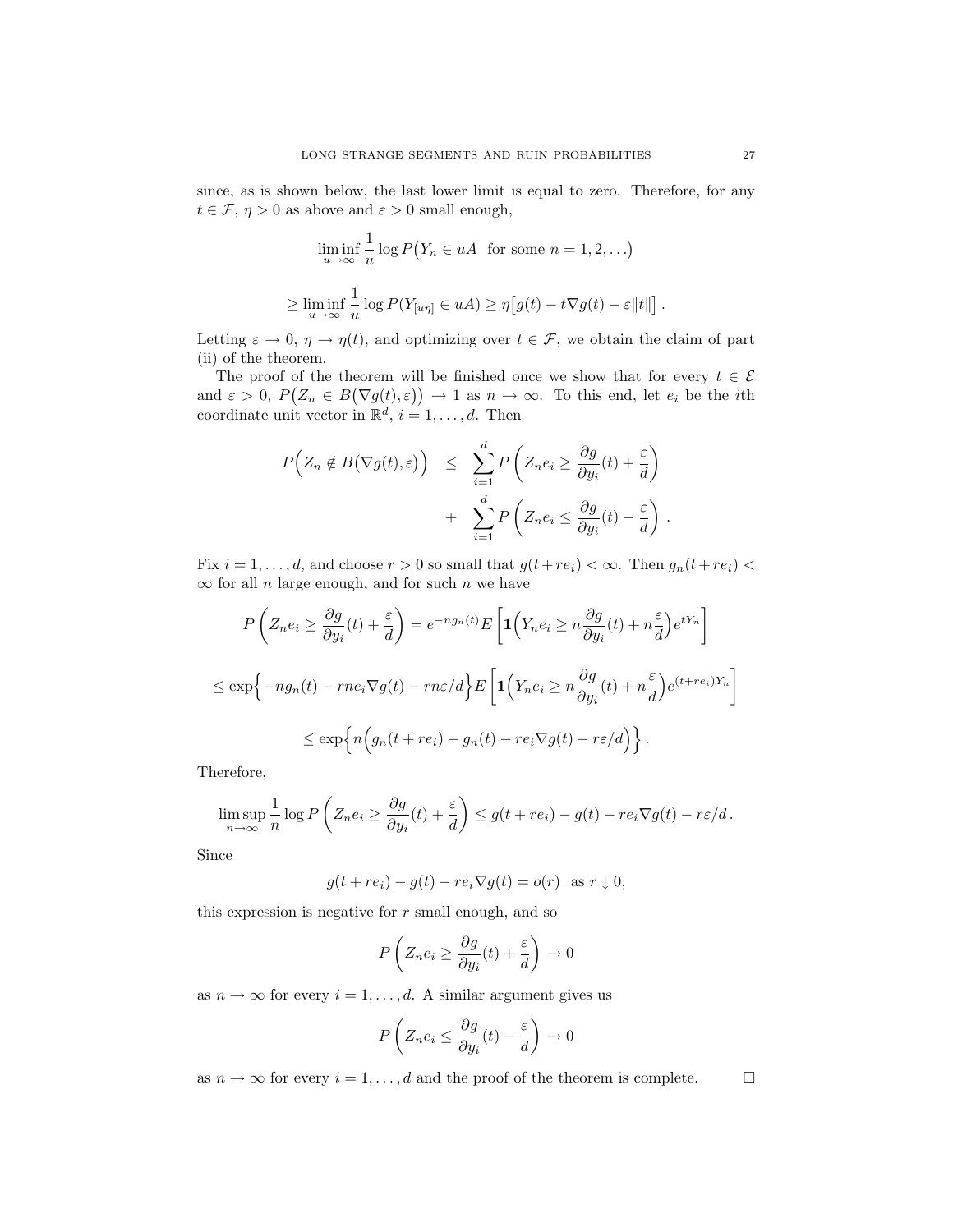#### **REFERENCES**

- Arratia, R., Gordon, L., Waterman, M. S., 1990. The Erdos-Rényi law in distribution, for coin tossing and sequence matching. The Annals of Statistics 18 (2), 539–570.
- Asmussen, S., 2003. Applied Probability and Queues, 2nd Edition. Springer, New York.
- Barbe, P. and McCormick, W.P., 2008. An extension of a logarithmic form of Cramer's ruin theorem to some FARIMA and related processes. http://arxiv.org/pdf/0811.3460.
- Bingham, N., Goldie, C., Teugels, J., 1987. Regular Variation. Cambridge University Press, Cambridge.
- Brockwell, P., Davis, R., 1991. Time Series: Theory and Methods, 2nd Edition. Springer-Verlag, New York.
- Dembo, A., Zeitouni, O., 1998. Large Deviations Techniques and Applications, 2nd Edition. Springer-Verlag, New York.
- Erdös, P., Rényi, A., 1970. On a new law of large numbers. Journal d'Analyse Mathématique 23 (1), 103-111.
- Gantert, N., 1998. Functional Erdos-Renyi laws for semiexponential random variables. The Annals of Probability 26 (3), 1356–1369.
- Gerber, H., 1982. Ruin theory in linear models. Insurance: Mathematics and Economics 1, 177–184.
- Ghosh, S., Samorodnitsky, G., 2009. Large deviations and memory in moving average processes. Stochastic Processes and Their Applications 119, 534–561.
- Gordon, L., Schilling, M. F., Waterman, M. S., 1986. An extreme value theory for long head runs. Probability Theory and Related Fields 72 (2), 279–287.
- Hüsler, J., Piterbarg, V., 2004. On the ruin probability for physical fractional brownian motion. Stochastic Processes and their Applications 113, 315–332.
- Hüsler, J., Piterbarg, V., 2008. A limit theorem for the time of ruin in a gaussian ruin problem. Stochastic Processes and their Applications 118, 2014–2021.
- Mansfield, P., Rachev, S., Samorodnitsky, G., 2001. Long strange segments of a stochastic process and long range dependence. Annals of Applied Probability 11, 878–921.
- Novak, S. Y., 1992. Longest runs in a sequence of \$m\$-dependent random variables. Probability Theory and Related Fields 91 (3-4), 269–281.
- Nyrhinen, H., 1994. Rough limit results for level-crossing probabilities. Journal of Applied Probability 31, 373–382.
- Nyrhinen, H., 1995. On the typical level crossing time and path. Stochastic Processes and their Applications 58, 121–137.
- Promislow, S., 1991. The probability of ruin in a process with dependent increments. Insurance: Mathematics and Economics 10, 99–107.
- Rachev, S., Samorodnitsky, G., 2001. Long strange segments in a long range dependent moving average. Stochastic Processes and Their Applications 93, 119–148.
- Resnick, S., 1987. Extreme Values, Regular Variation and Point Processes. Springer-Verlag, New York.
- Samorodnitsky, G., 2006. Long range Dependence. Vol. 1:3 of Foundations and Trends in Stochastic Systems. Now Publishers, Boston.
- Vaggelatou, E., 2003. On the length of the longest run in a multi-state Markov chain. Statistics and Probability Letters 62 (3), 211–221.